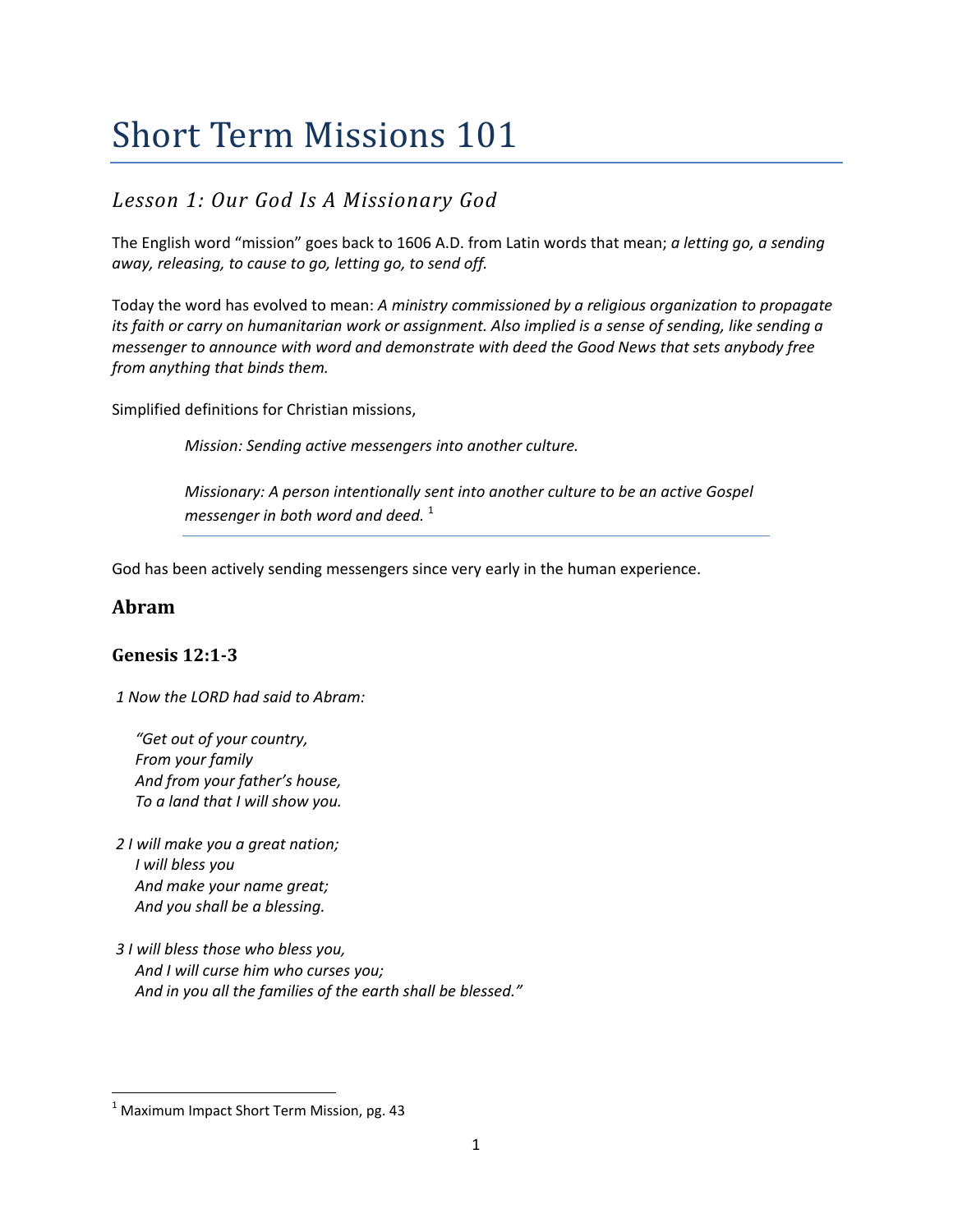#### **First a command.**

This was a God given command. It was the LORD (Yahweh), which commanded him to leave.

Next we see that this was a command that required Abram to take action. "*Get out of your country*." Leaving the US is too traumatic an event for many of us to consider. Yet that may be exactly what we need to do to fulfill the mission God gives us. There was no discussion, no rationalization of how it would be cheaper to stay home and send money, no nationalization – charity begins at home, we have needs here too, we have unsaved people here too, just get!

Then, he was told to get away from his family. Abram's mission required him to not only leave his country – but also his family, his safety blanket, his support group.

Also, he was told to leave his father's house – this is immediate family, not just aunt's and uncle's. For Abraham fulfilling his mission meant he had to leave his country, his home, and his father's house.

Finally, this was a command to go without a destination specified. Did you ever say to God – I'll go, but not to Africa, not to Asia, not too far away from my family, my friends, my loved ones. Abram didn't have the luxury of deciding whether he wanted to go where God was sending him or not. Just go, get, leave – to a place I will show you. How incredible then the reaction of Abram ‐

*4 So Abram departed as the LORD had spoken to him.* 

From the days of Abram fulfilling God's mission has required "faith" from those who've attempted to do it. I'm reminded of Hebrews 11:6

*…without faith it is impossible to please Him.* 

#### **Next a promise**

This blessing was first personal – *I will make you a great nation; I will bless you and make your name great.* It shouldn't really be a surprise to us that:

John 13:16 Most assuredly, I say to you, a servant is not greater than his master; nor is he who is sent *greater than he who sent him. 17 If you know these things, blessed are you if you do them.*

It's obedience that brings joy.

Then, not only will Abram be blessed, but he will also be a blessing. In fact, Abram is promised that, *in you all the families of the earth shall be blessed*. Abram's obedience would not only benefit him but the world.

#### **Finally, the promise of protection**

*I will bless those who bless you, and I will curse him who curses you*.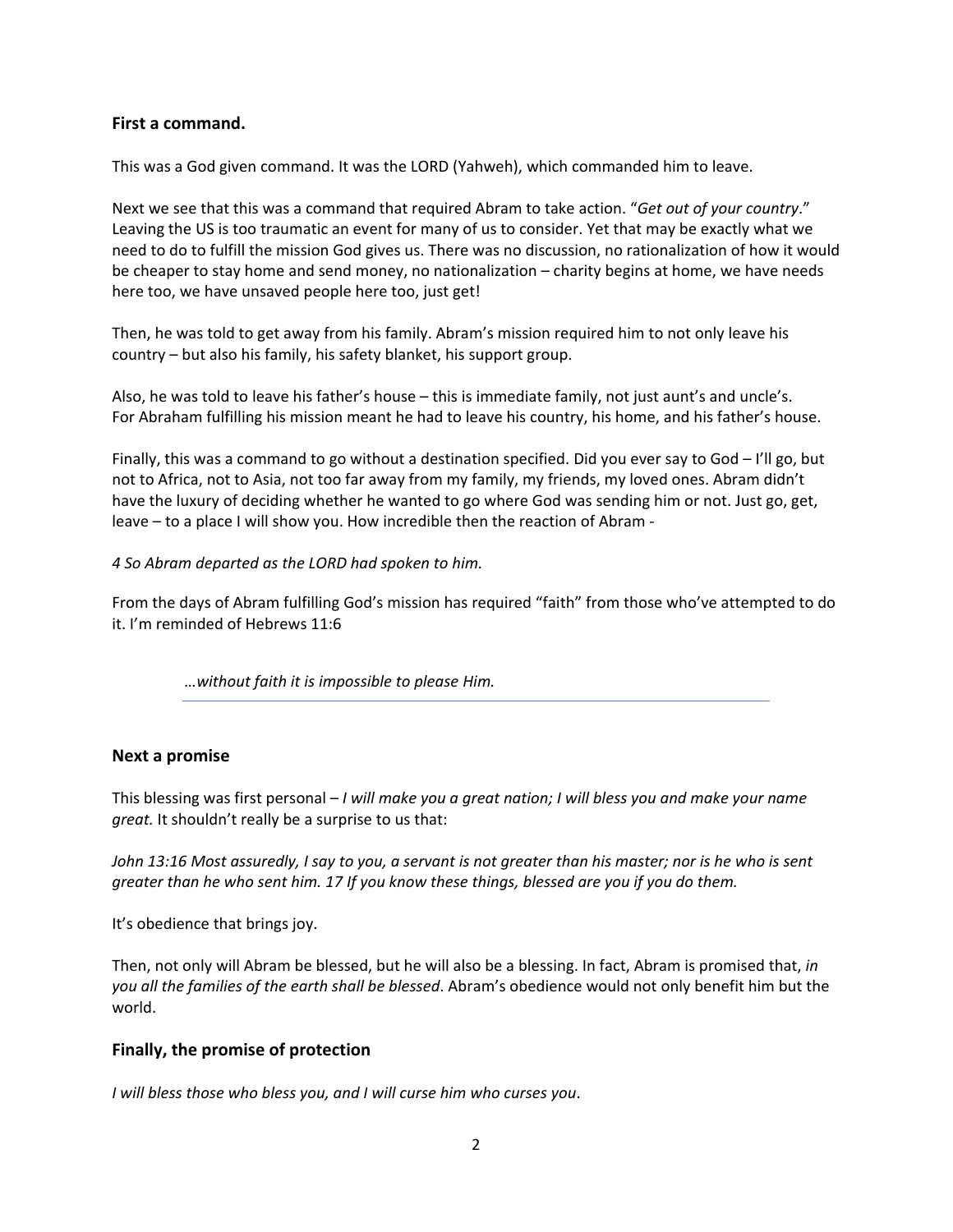God says to Abram, I will fight your battles, I will be your protector, I will be your guide. God's direction to Abram was:

*Trust Me – I will lead you (vs. 1)* 

*Obey Me – I will make your name great (vs. 2)* 

*Lean on Me – It's My responsibility to be your protector, your avenger, the one who fights your battles. ‐ (vs. 3)*

In the New Testament God's still sending, many are unlikely candidates.

#### **Paul**

#### **Acts 1317**

#### **An unlikely candidate**

Saul of Tarsus wasn't the typical person associated with Christian service. He hated the Church, hated Christians, and hated Christ.

1 Corinthians 15:9 For I am the least of the apostles, who am not worthy to be called an apostle, because *I persecuted the church of God.*

This great man of God considered himself *the least of the apostles*; in fact he said he was ‐ *not worthy to be called an apostle* because he *persecuted the church of God*.

After coming to Christ Paul's new found zeal and passion for Christ meant that he spent much of his ministry and his life in general enduring great hardships and pouring out much of his life in prison. This too was part of Paul's calling:

Acts 9:10 Now there was a certain disciple at Damascus named Ananias; and to him the Lord said in a vision, "Ananias." And he said, "Here I am, Lord." 11 So the Lord said to him, "Arise and go to the street called Straight, and inquire at the house of Judas for one called Saul of Tarsus, for behold, he is praying. 12 And in a vision he has seen a man named Ananias coming in and putting his hand on him, so that he might receive his sight." 13 Then Ananias answered, "Lord, I have heard from many about this man, how much harm he has done to Your saints in Jerusalem. 14 And here he has authority from the chief priests to bind all who call on Your name." 15 But the Lord said to him, "Go, for he is a chosen vessel of Mine to bear My name before Gentiles, kings, and the children of Israel. 16 For I will show him how many things *he must suffer for My name's sake."*

But in Paul we learn that God can save and use anyone he chooses to.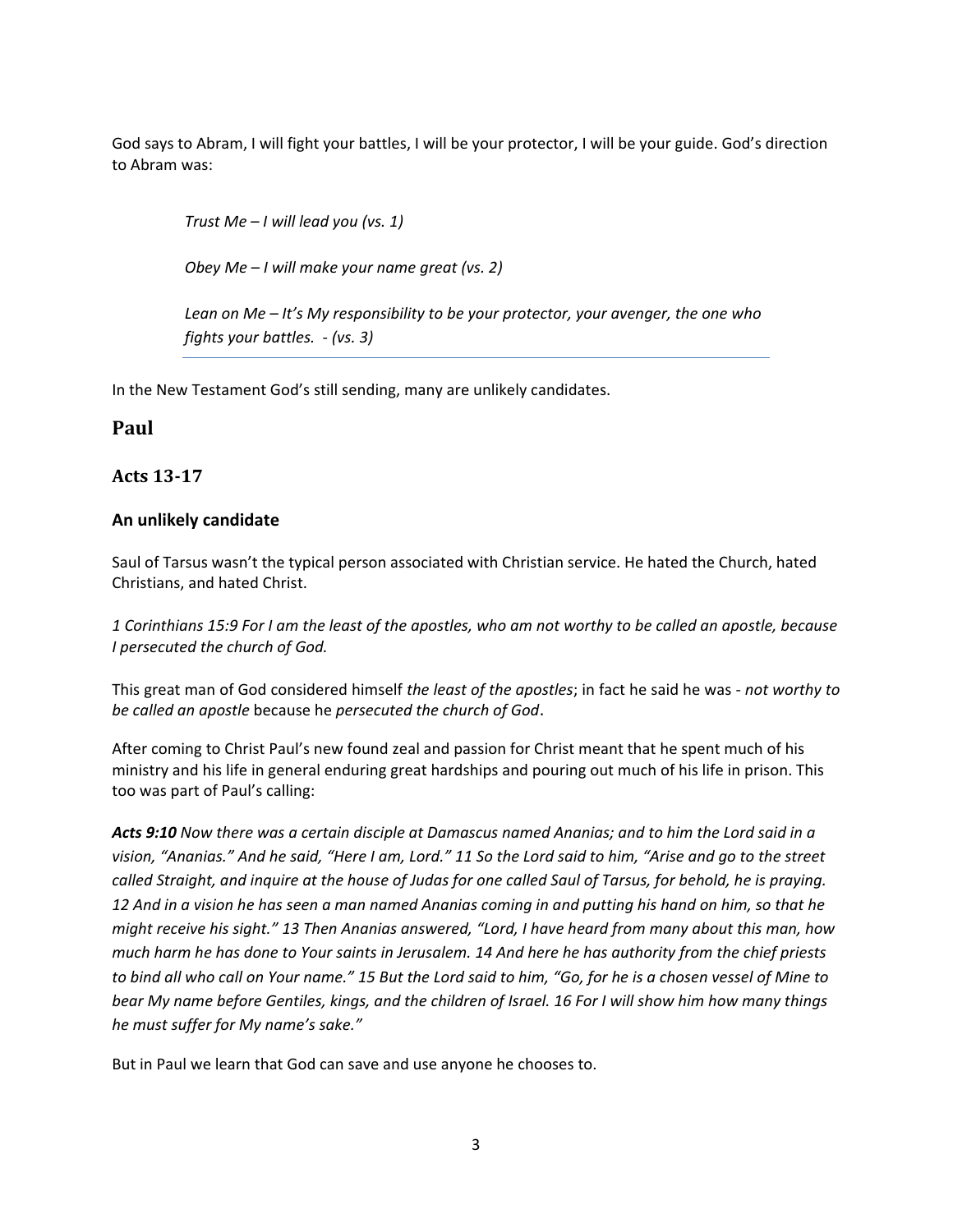#### **Paul was Spirit‐filled**

*Acts 16:6 Now when they had gone through Phrygia and the region of Galatia, they were forbidden by* the Holy Spirit to preach the word in Asia. 7 After they had come to Mysia, they tried to go into Bithynia, but the Spirit did not permit them. 8 So passing by Mysia, they came down to Troas. 9 And a vision appeared to Paul in the night. A man of Macedonia stood and pleaded with him, saying, "Come over to *Macedonia and help us." 10 Now after he had seen the vision, immediately we sought to go to Macedonia, concluding that the Lord had called us to preach the gospel to them.*

What a remarkable thing to be forbidden by The Holy Spirit to preach in a place. But look closely and you will find that Paul didn't just stop – he moved forward until he had no other options. He could have went back to Antioch and stayed but instead he kept forging ahead until finally there was nothing before him but sea.

Then, through a vision, God showed Paul that they should cross the sea and preach the Gospel at Macedonia. With Paul's obedience to the Spirits leading the Gospel leaped to another continent and gained a foothold into Europe.

Truly effective ministers are Spirit‐filled, Spirit‐led ministers.

#### **Paul was a bi‐vocational, short‐term missionary**

#### **Bi‐Vocational**

In some instances Paul determined to not accept any support from those he ministered to. He did not condemn this, in fact he even stated that he had a right to receive it )and did later in his ministry), but for the sake of the Gospel (1 Corinthians 9:12), and for a period of time, he determined not to accept it.

Paul's trade was tent making. Acts 18:3 tells us that when he went to Corinth he found Aquila and his wife Priscilla who were tent makers:

3 So, because he was of the same trade, he stayed with them and worked; for by occupation they were *tentmakers.*

He stayed with them and worked. He must have done the same thing while in Ephesus because in his farewell address to the Ephesian elders he says:

Acts 20: 34 Yes, you yourselves know that these hands have provided for my necessities, and for those *who were with me.*

Also to the Thessalonians he writes:

1 Thessalonians 2:9 For you remember, brethren, our labor and toil; for laboring night and day, that we *might not be a burden to any of you, we preached to you the gospel of God.* 

I mention this not to cast doubt on any full-time Christian worker. Paul did not preach against that – in fact he took support from the Philippian church and thanked them for it. The point I want to make is,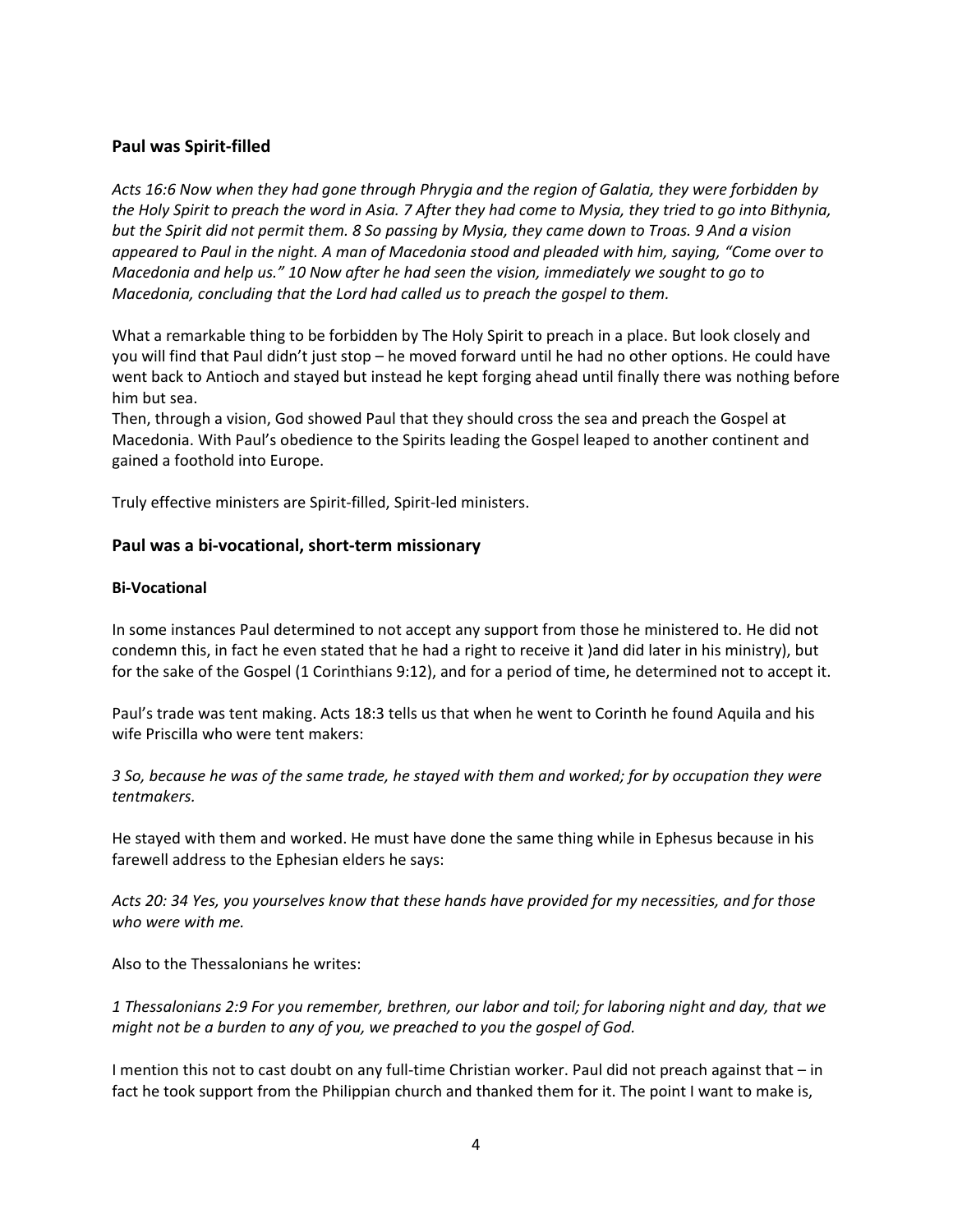Jesus called his *fishermen* disciples and told them he would make them *fishers‐of‐men*. Why wouldn't he have tent-makers-of-men or accountants-of-men or construction-workers-of-men or insurance-agents*of‐men*. God uses people that don't fit the mold of traditional‐missionary service to perform His mission.

#### **Short Term**

While Paul is considered by many to be the premier apostle, preacher, writer, and missionary of the first century it is very likely that he never stayed more than two years in any one location. Donald Kitchen points out:

*Paul… never spent a full four year term in any place but was constantly changing his field of ministry. His longest stay in any one place was two years (Ephesus). Many of his ministries were accomplished in time periods that would be considered as only a brief visit to the mission field. Paul, however, was used of God to plant churches in four different provinces and two continents.<sup>2</sup>*

This may be a good time to define Short‐Term Missions.

*Short‐Term Missions: The God commanded, repetitive deployment of swift, temporary, non‐professional missionaries.*<sup>3</sup>

Paul's *mission‐trips* lasted anywhere from a few weeks (Acts 15:2‐35), to a few years (Acts 18:23‐21:16). Paul's strategy seemed to be that once he preached the Gospel and a Christian community was established he would entrust responsibility to the local leadership and *move on.* This is not to suggest that all missionaries should work this way – only that this is a viable option.

*From Paul we learn that God can use anyone he chooses to use.* 

*From Paul we learn that the only Spirit‐filled, Spirit‐led ministers are truly effective ministers.*

*You can have a secular occupation and still be used by God in missionary service.*

#### **Jesus**

#### **Galatians 4:45**

4 But when the fullness of the time had come, God sent forth His Son, born of a woman, born under the *law, 5 to redeem those who were under the law, that we might receive the adoption as sons.*

<sup>&</sup>lt;sup>2</sup> Maximum Impact Short Term Mission, pg. 210  $^3$  Maximum Impact Short Term Mission, pg. 267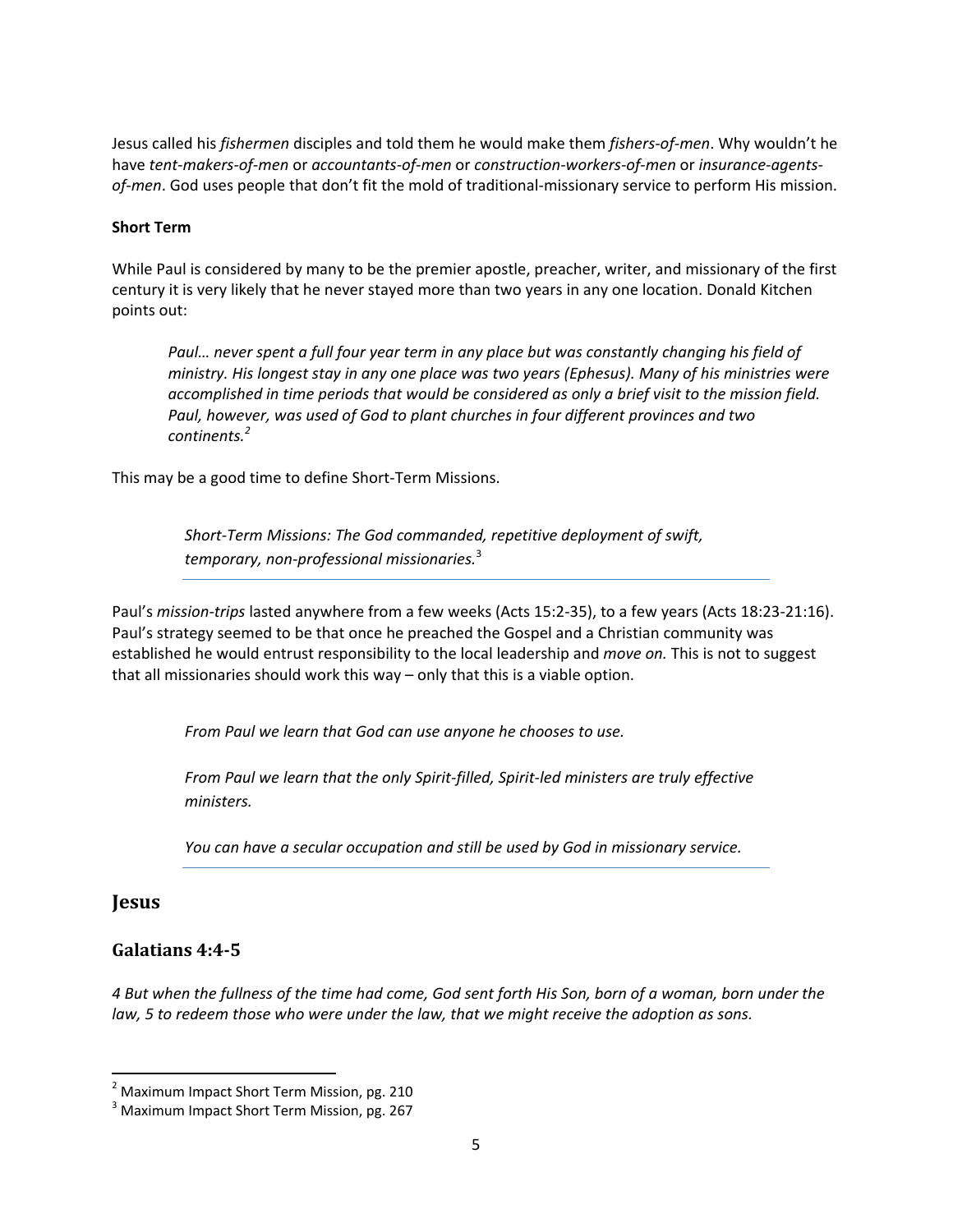The scripture teaches us that Christ was *a Lamb slain from the foundation of the world.* Before the creation the Father knew He would have to send the Son to redeem the world. When He formed Adam from the dust of the ground, Jesus knew He would have to come and die for him and us.

Again, using the word we've come to know as "missions" or "missionary" there is an implication, *a sense of sending, like sending a messenger to announce with word and demonstrate with deed the Good News that sets anybody free from anything that binds them.* How fitting is that to describe the ministry of the Lord Jesus.

- Galatians 4 tells us He was sent by the Father
- Over and over He announced with word and deed the "Good News"
- He sets free those that are bound

Luke 4: 17 And He was handed the book of the prophet Isaiah. And when He had opened the book, He *found the place where it was written:* 

 *18 " The Spirit of the LORD is upon Me, Because He has anointed Me To preach the gospel to the poor; He has sent Me to heal the brokenhearted, To proclaim liberty to the captives And recovery of sight to the blind, To set at liberty those who are oppressed; 19 To proclaim the acceptable year of the LORD."*

The Lord Jesus Himself, in a three year period, accomplished His mission and provided salvation for God's fallen creation.

#### Conclusion:

*Missions have been on God's heart sense creation. Throughout time He has called fallen men to proclaim His Gospel.*

Faith and obedience are the first steps to partnering with God to complete His mission on the earth. He has promised to never leave us nor forsake us and that if we cast all our anxieties on Him He will take *care of us.*

God can use any of us. Despite your past, your background, your preparation, God can use you. He uses *those that are filled with the Holy Spirit and even those not in traditional ministry positions.* 

Jesus too was a cross-cultural missionary. He came in obedience to His Father to set captives free, heal the broken-hearted and give liberty to the oppressed. He offers life to all that believe on Him  $-$  and He calls those of us who have trusted Him as our savior to spread this offer to the world. He, in turn, sends *us on His mission to fulfill His plan.*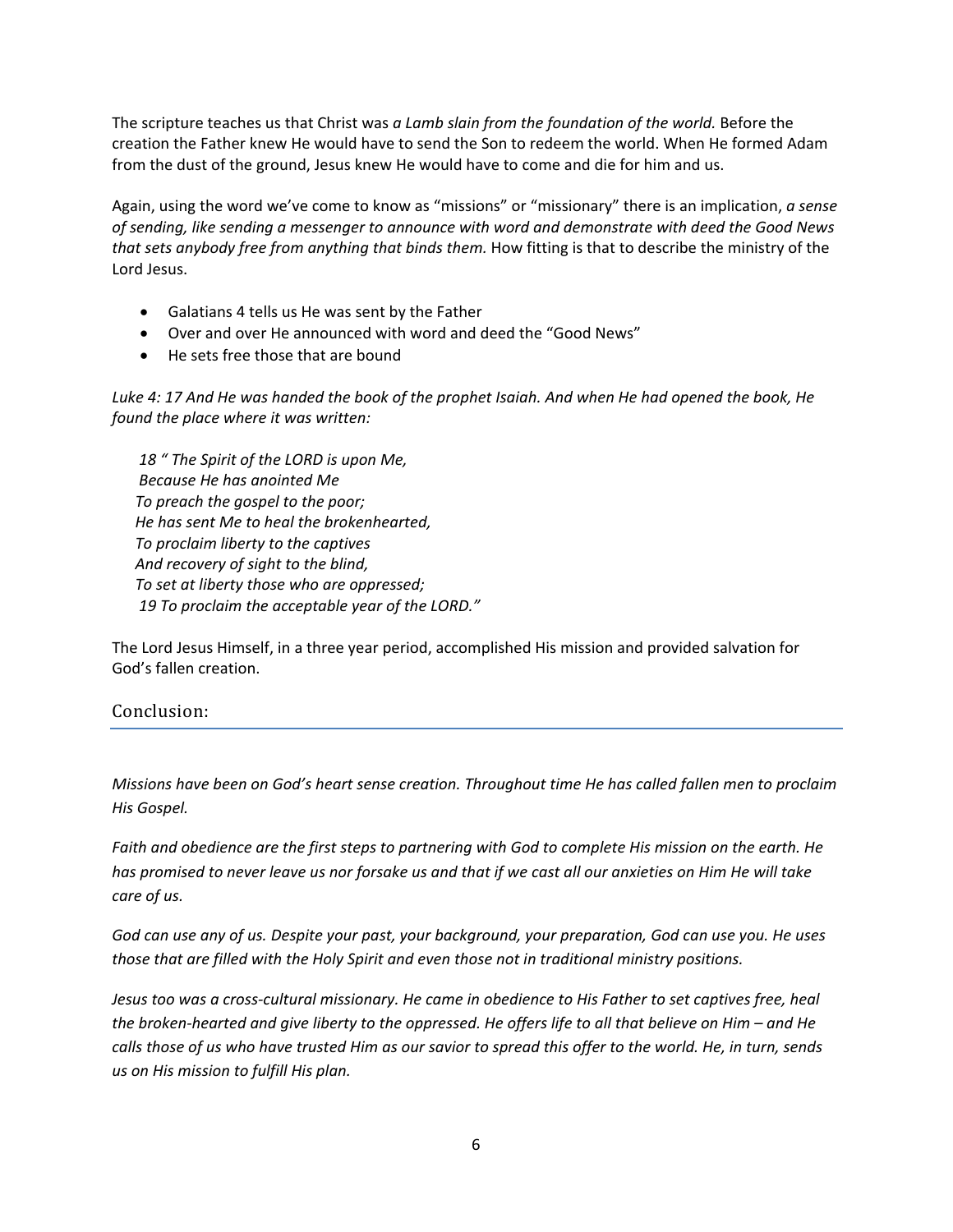## *Lesson 2: The Great Commission*

#### Famous last words:

*"Don't let it end like this. Tell them I said something. "‐ Francisco ("Pancho") Villa*

*"Either that wallpaper goes or I do," – Oscar Wilde*

"I don't have the passion anymore, and so remember, it's better to burn out than to fade away. Peace, *Love, Empathy." ‐ Kurt Cobain.*

*"Let me go to the Father's house." ‐ Pope John Paul II*

Jesus last words before He ascended into heaven made it clear of some specific things He wanted us to do:

Acts 1:8 But you shall receive power when the Holy Spirit has come upon you; and you shall be witnesses to Me in Jerusalem, and in all Judea and Samaria, and to the end of the earth." 9Now when He had spoken these things, while they watched, He was taken up, and a cloud received Him out of their sight. 10 And while they looked steadfastly toward heaven as He went up, behold, two men stood by them in white apparel, 11 who also said, "Men of Galilee, why do you stand gazing up into heaven? This same Jesus, who was taken up from you into heaven, will so come in like manner as you saw Him go into *heaven."*

*And again in Matthew 28:19‐20, in what we've come to call The Great Commission Jesus said:*

Matthew 28:19-20 Go therefore and make disciples of all the nations, baptizing them in the name of the Father and of the Son and of the Holy Spirit, 20 teaching them to observe all things that I have *commanded you; and lo, I am with you always, even to the end of the age." Amen.* 

#### **First, The Command**

*Go.* πορευθέντες. *The word means, to go, to travel, to cross boundaries, sociological, racial, cultural,* and geographic. Though it's often been depicted as a command it's really not. It's written in the passive voice and could be translated, being-gone. Or some have suggested as you go. Either way it becomes *obvious that the "going" is not the main emphasis of the verse.*

If it's not the command then what is? Making disciples is the command. The word is  $\mu$ αθητεύσατε. It is written in the imperative mood  $-a$  command. This is the mood which expresses action which is yet to be realized by the exercise if the will of one person upon that of another $^4$ . Jesus wants His will to take

 $4$  Essentials of New Testament Greek – Summers, pg. 112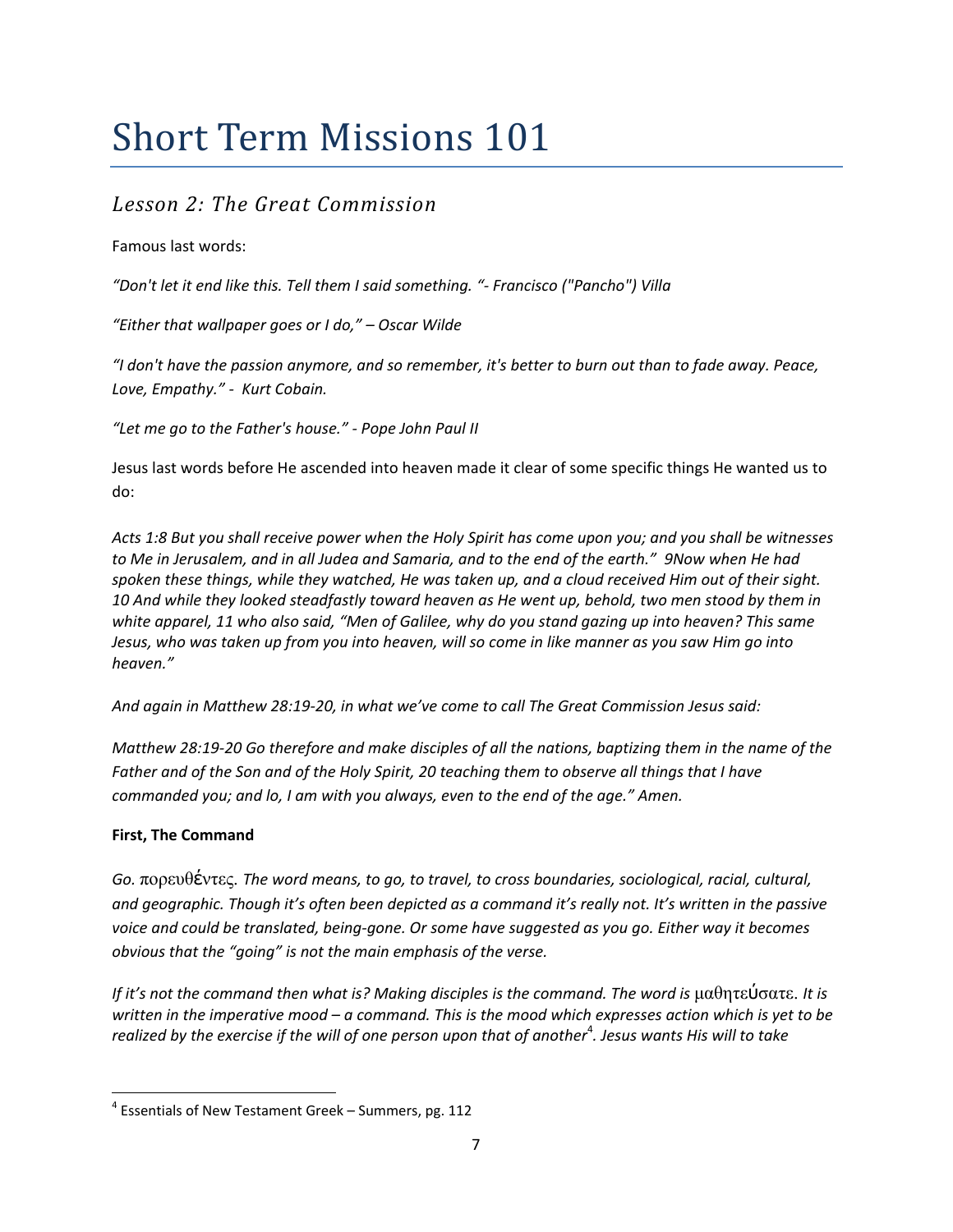precedent over our own, He wants us to yield to Him - our Lord. Hudson Taylor said, The Great *Commission is not an option to be considered; it is a command to be obeyed"*

Also, it's written in the aorist tense which when written this way implies an action commanded that has not been completed yet. This is a command Jesus gave them that was to go forth from that time until it's *completed.*

*It's also written in the active voice. We are to take action, do something, be proactive, intentional.*

**Words written in this imperative mood and the aorist voice and the active tense call for a specific, definite, decisive choice by the one receiving the command. It often expresses a sense of urgency.**

*His disciples knew without a doubt that Jesus wanted His disciples to make other disciples.*

#### **Our Method**

1. **Be Jesus' witnesses**

**This is an interesting word. It is the Greek word** μαρτυρες, pronounced *martures*, the word became so synonymous with Christians losing their life as a result of their witness that it evolved into our English word *martyr.* In Biblical times, like today, witnesses were very important. Easton's Bible Dictionary says,

More than one witness was required in criminal cases (Deut. 17:6; 19:15). They were the first to execute *the sentence on the condemned (Deut. 13:9; 17:7; 1 Kings 21:13; Matt. 27:1; Acts 7:57, 58). False* witnesses were liable to punishment (Deut. 19:16-21). It was also an offence to refuse to bear witness *(Lev. 5:1).* So we see a witness was required to tell the truth, and simply, to tell it.

What are we witnesses of? First we tell what happened, listen to Paul,

1 Corinthians 15:1 Moreover, brethren, I declare to you the gospel which I preached to you, which also you received and in which you stand, 2 by which also you are saved, if you hold fast that word which I preached to you—unless you believed in vain. 3 For I delivered to you first of all that which I also received: that Christ died for our sins according to the Scriptures, 4 and that He was buried, and that He *rose again the third day according to the Scriptures,*

- ¾ **Christ died for our sins**
- ¾ **He was raised from the dead**
- ¾ **When we trust Him He gives us salvation**

While there may be more details than this, this is the essence of the Gospel. We have a message – our message is the Gospel. That Christ died to save sinners, that He rose again the third day, that those who believe in Him will have everlasting life. And while it may not seem so, people need this more than they need food, water, or a roof over their head. They need it more than health care, democracy,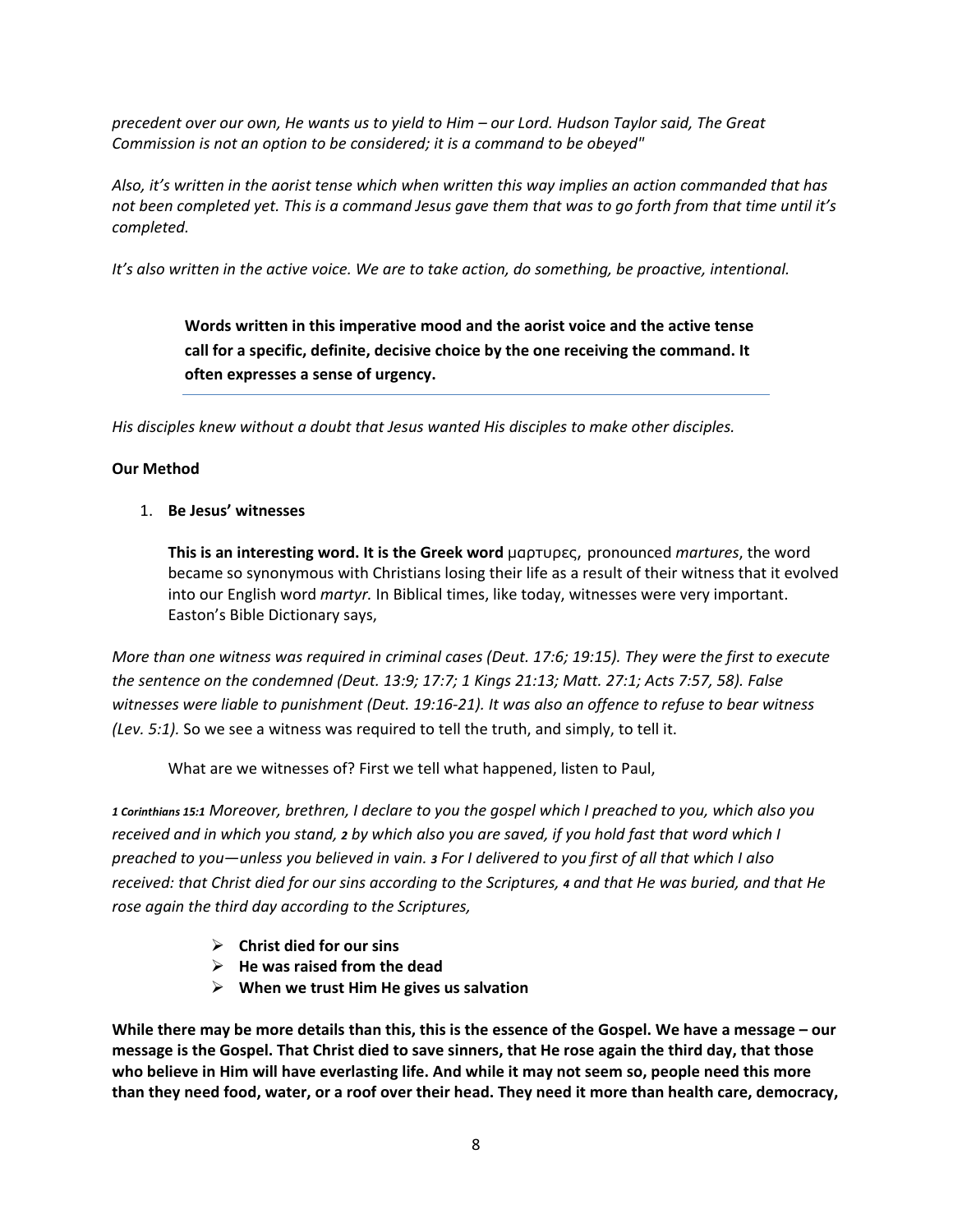**or human rights. They need it because this is what reconciles them with Almighty God, the Creator,** the Lord of Glory. They need it because one day they will stand before Him and give account of their life and then for eternity either exists with Him in His Glory or in eternal judgment, eternal torment, **and eternal separation from God.** *William Booth, founder of the Salvation Army said, "I must assert in* the most unqualified way that it is primarily and mainly for the sake of saving the soul that I seek the *salvation of the body."*

#### 2. **Teach them**

**Teach them what? –** *teaching them to observe all things that I have commanded you. Teach them about* baptism and the power of the Holy Spirit. Teach them how to pray, how to love each other, how to trust God, how to treat each other, how to open the scriptures and how to look for Him in them. Teach them who Jesus is and what His mission is. Teach them what sin is and what breaks the heart of God. Teach *them how to give and why we should have hope. All these things and many more are discipleship. Disciples are made, not born. They are taught – taught by someone that's been discipled, by someone who through the process of making disciples, is being discipled his or her self.*

#### **Where Do We Do This?**

#### *π***ά***ντα τ***ὰ ἔ***θνη***, all the nations.**

*Let's focus on the word:* ἔθνη; a *race*, that is, a *tribe*; specifically a *foreign* (*non‐Jewish*) one (usually by implication *pagan*): - Gentile, heathen, nation, people. - Strong's. Jesus command is to reach every ethnic group. To make disciples among all the ethnics, or all the people groups.

To come to the conclusion that we shouldn't go to other countries, or cultures, or peoples on the grounds that there are lots of unsaved people here, or lot's of poverty here, or lots of needs here, is to miss the point. We are not commanded to make as many disciples as we can, in the easiest place we can. We are commanded to make disciples πάντα τὰ ἔθνη*, among all the nations.*

Jesus wants his people to move from their areas of comfort and into cultures other than their own and share the Gospel.

#### The Gospel is God's Cross‐Cultural Initiative

Self-centeredness, ethnocentrism, and the tendency to stay among people who know us, look like us, and share the same values as us are natural and not easy to overcome. We can rationalize till the cows come home but it does not relieve us of the duty given to us by the Lord Himself to make disciples among all *the* ἔθνη. *I must confess that I do not understand the attitude of many Christians to immigrants coming* into this country – both legal and illegal. What an opportunity to make disciples among the  $\ddot{\epsilon}$   $\theta$  vn, but nationalism seems to be taking precedent over the command of our Lord. I wonder if God in heaven is *trying to show us something – if you don't go to them, I'll bring them to you!*

The United States makes up roughly 5% of the world's population and yet we spend the majority of the time and money spent on our Disciple-Making Effort, along with the majority of Christian workers here. I do not doubt, as many have made argued, that the U.S. is a growing mission field. But again we cannot *escape the clear command of our Lord to make disciples among all the* ἔθνη. I cannot help but be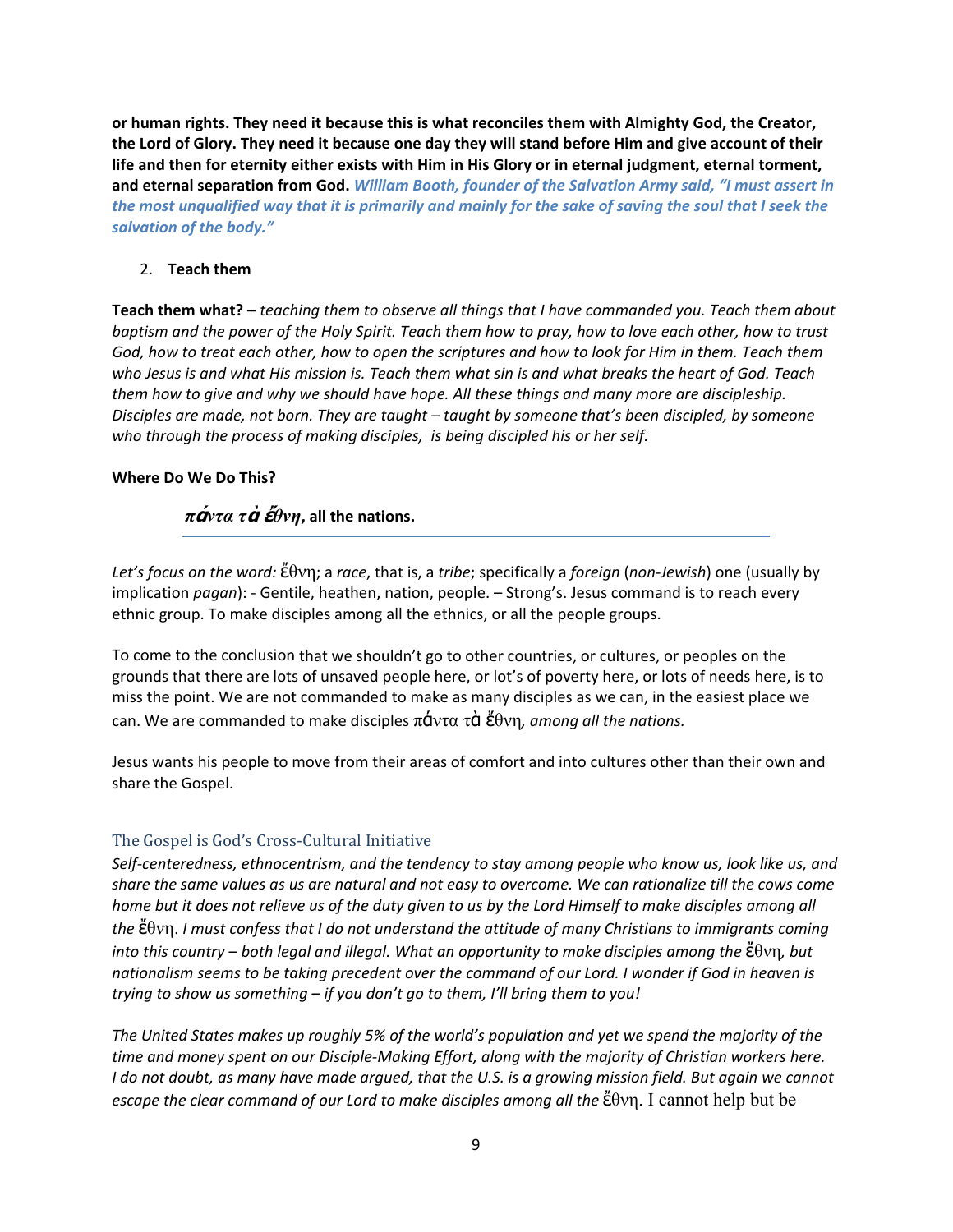reminded of the words of Oswald J. Smith: *"No one has the right to hear the gospel twice, while there remains someone who has not heard it once." And, of Jesus in John 10:16,*

And other sheep I have which are not of this fold; them also I must bring, and they will hear My voice; *and there will be one flock and one shepherd.*

#### **The Acts 1:8 Strategy**

**1.** *Start Where You Are*

In Acts 1:8 Jesus said, you shall be witnesses to Me in Jerusalem, and in all Judea and Samaria, and to the *end of the earth."* Think of what this meant to the disciples; start in Jerusalem – where you are. Chesapeake, Huntington, Proctorville, South Point, look around you; look among the people you know the best, co-workers, friends, family. There is no shortage of people, hurting, discouraged, lost, people that need to know Jesus.

#### **2. Move To Neighboring Communities**

Then Judea, think of spreading your efforts from the Chesapeake area into the Tri-State – Huntington, Ashland, Ironton – Cabell, Boyd, Lawrence counties.

#### **3. Branch Out To Other Cultures**

Samaria. This is different. Go make disciples among people you hate. People of mixed race, people that don't agree with you about worship or nationalistic ideas. Go and make disciples among them.

#### **4. Cover The Earth**

To the end of the earth. This will require greater efforts, greater expense, and greater sacrifice. This will require you to invest yourself, maybe your life in a people that are not your own. But don't stop – keep going.

To summarize these two great verses:

*Jesus is looking for people that He can empower with the Holy Spirit, to be His witnesses, starting where they are and spreading to the end of the earth, and do so till the end of the age, to make disciples of Him by teaching them the things we have been taught.* 

#### **What will you do now?**

John 4:35 ...Behold, I say to you, lift up your eyes and look at the fields, for they are already white for *harvest!*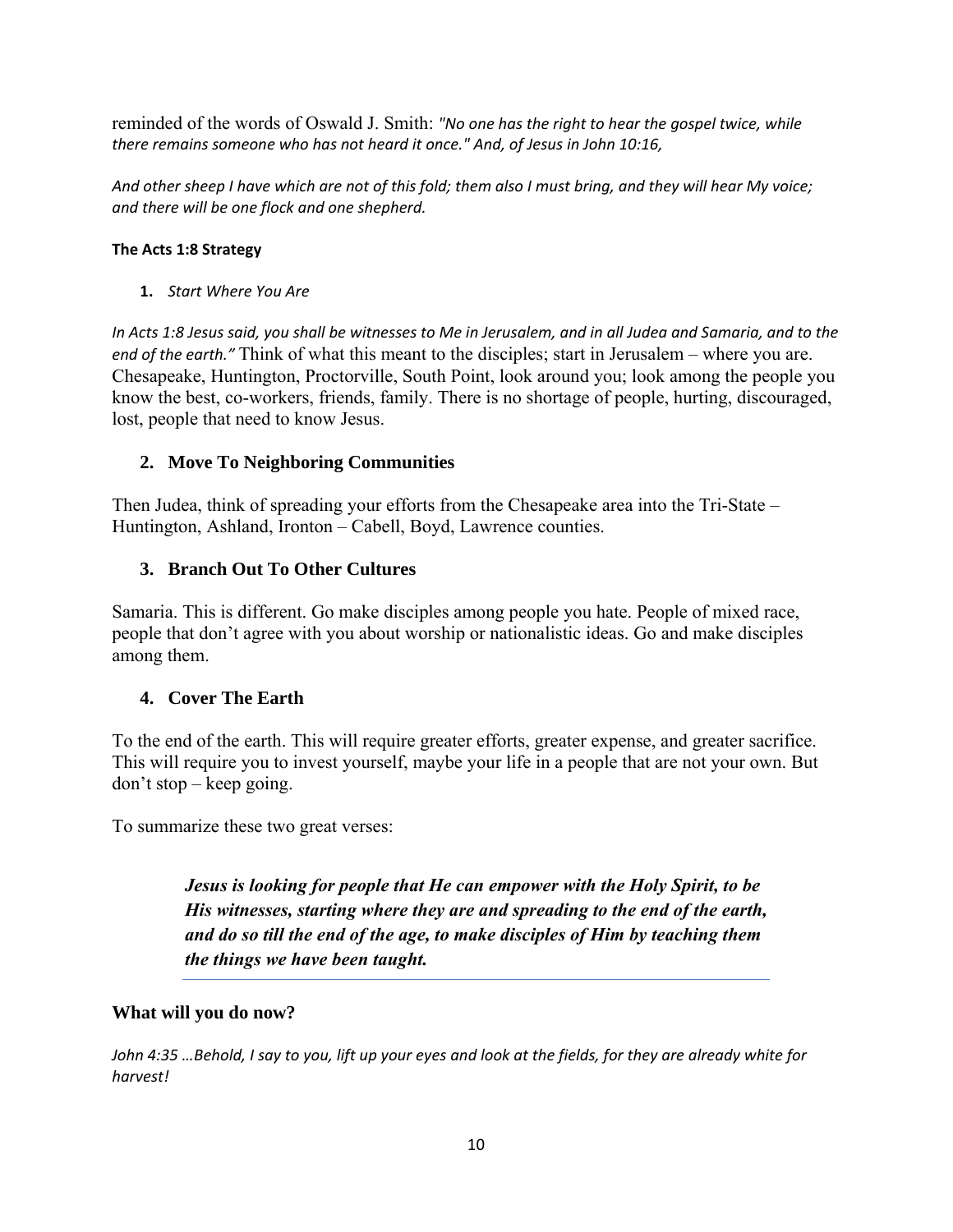### *Lesson 3: The Importance of Prayer*

#### *The saint who advances on his knees never retreats – Jim Elliot*

#### **The Importance of Prayer**

Time and time again the scripture exhorts us to pray. We are told:

Psalm 55:17 Evening and morning and at noon I will pray, and cry aloud, And He shall hear my voice.

*Luke 18:1 Then He spoke a parable to them that men always ought to pray and not lose heart.*

*Philippians 4:6 Be anxious for nothing, but in everything by prayer and supplication, with thanksgiving, let your requests be made known to God;*

*Colossians 4:2 Continue earnestly in prayer, being vigilant in it with thanksgiving;*

*1 Thessalonians 5:7 …pray without ceasing,*

James 5:16 Confess your trespasses to one another, and pray for one another, that you may be healed. *The effective, fervent prayer of a righteous man avails much.*

These and other passages remind us of the significance of an effective prayer life. Why is prayer so important? Paul Borthwick in his book *A Mind For Missions<sup>5</sup>* says that,

#### *…prayer reminds us of who is in charge.*

Psalm 46:10 Be still, and know that I am God; I will be exalted among the nations, I will be exalted in the *earth!*

The Almighty God is in charge, he will accomplish His purposes. Prayer teaches us to slow down, or stop *altogether, and listen to God.*

When we pray we acknowledge that He is the Lord of the Harvest (Luke 10:2), and as Lord we know that *it is to Him we will give account of our lives.*

Jesus taught his disciples' to pray, Your kingdom come. Your will be done, on earth as it is in heaven.

*…prayer changes us* 

<sup>5</sup> Paul Borthwick, *A Mind For Missions*, pg. 54‐61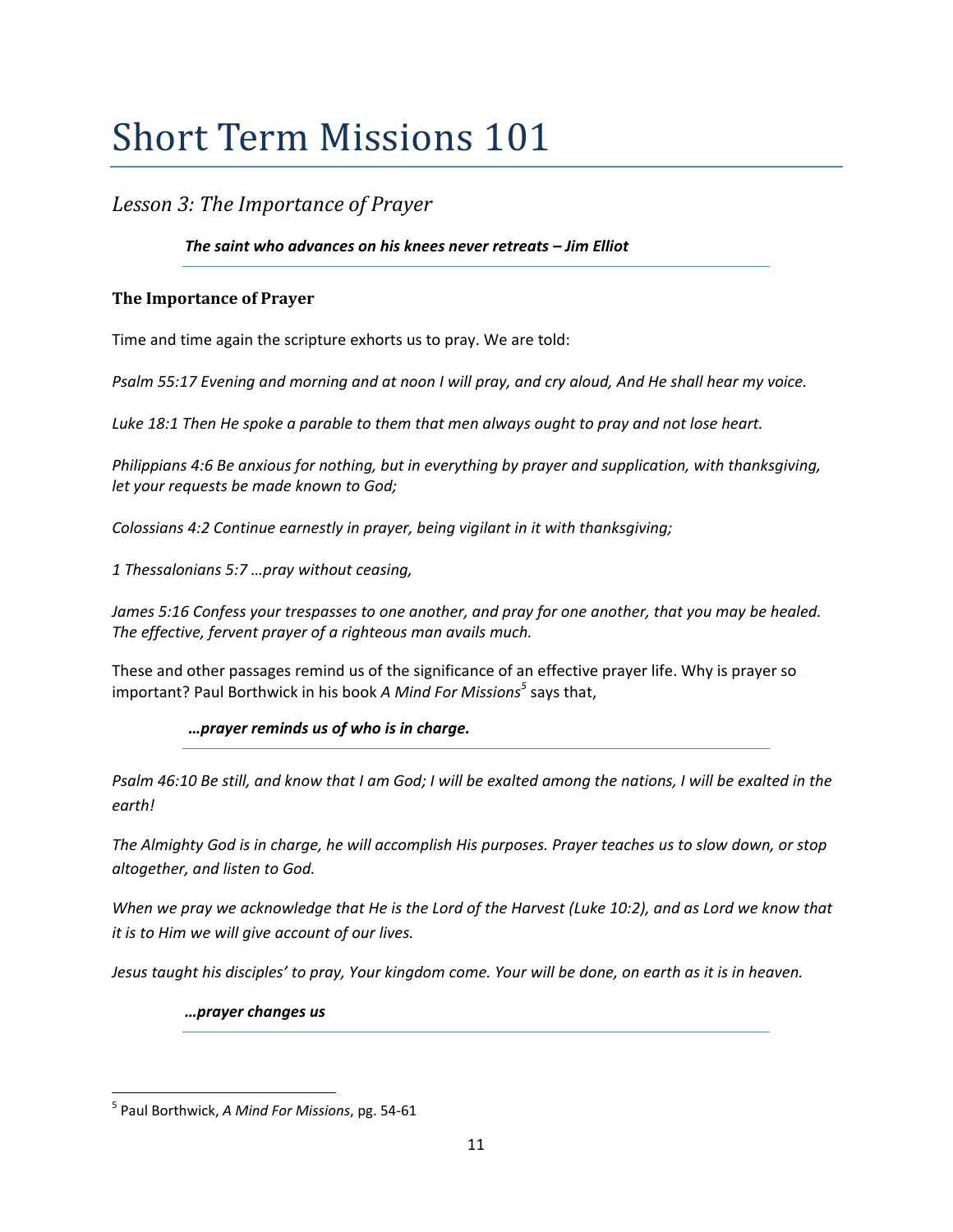Richard Foster writes, "To pray is to change. Prayer is the central avenue God uses to transform us." It is *not by coincidence that those God uses greatly are typically true prayer warriors. In missionaries lives like: Hudson Taylor, George Muller, Jim Elliot and many more God has through prayer, both their own* and others for them, forged a vision in their hearts, a yearning to reach the world for Christ without *regard for their own safety or their own lives.*

Prayer changes us because as we learn to listen to God He changes us and unites us with His will.

#### *…those who pray change the world*

*The scripture gives us many examples of this:*

- 1. *Hannah*
- 2. *Nehemiah*
- 3. *Daniel*

*But world‐changing prayer is not just for bible characters. Some post New Testament saints come to mind. (Some were mentioned in the last paragraph.) They prayed, and God answered. Their perseverance and faithfulness in prayer paid, and still pays, dividends.*

*Through prayer the whole church can join any mission team anywhere. God responds to the prayers of* His people to cultivate and reap His harvest. We must conclude that God is calling us, both goers and senders to stand-in-the-gap and pray. And rejoice that he has given us a great opportunity to boldly go *before His throne and partner with Him and other believers all over the world in world evangelism.*

#### **Why Our PrayerLife Breaks Down**

If all of these things are true about prayer - especially as it concerns ministry - then why don't I utilize this God-given communication device He's given me? John Piper in his book Let The Nations Be Glad<sup>6</sup> *observes this:*

"Life is war... Prayer is a wartime walkie-talkie for the mission of the church as it advances *against the powers of darkness and unbelief. …But what have millions of Christians done? We have stopped believing that we are in a war. No urgency, no watching, no vigilance, no strategic* planning, just easy peace and prosperity. And what did we do with the walkie-talkie? We tried to rig it up as an intercom in our houses and cabins and boats and cars-not to call in fire power for *conflict with a mortal enemy, but to ask for more comforts in the den.*

This stinging indictment both hurts and rings true to me. Recently someone at our church said, "if you're not sick or out of work, we're probably not going to pray for you!" While we acknowledge that we should pray for these things, I do wonder if they should be the things that dominate our prayer-lives. An outsider would wonder if we felt that God's ultimate goal for us was not our holiness but our happiness. They *might also question the authenticity with which we sing Rescue The Perishing, or, Take My Life, or,*

  $6$  Let The Nations Be Glad, pg. 41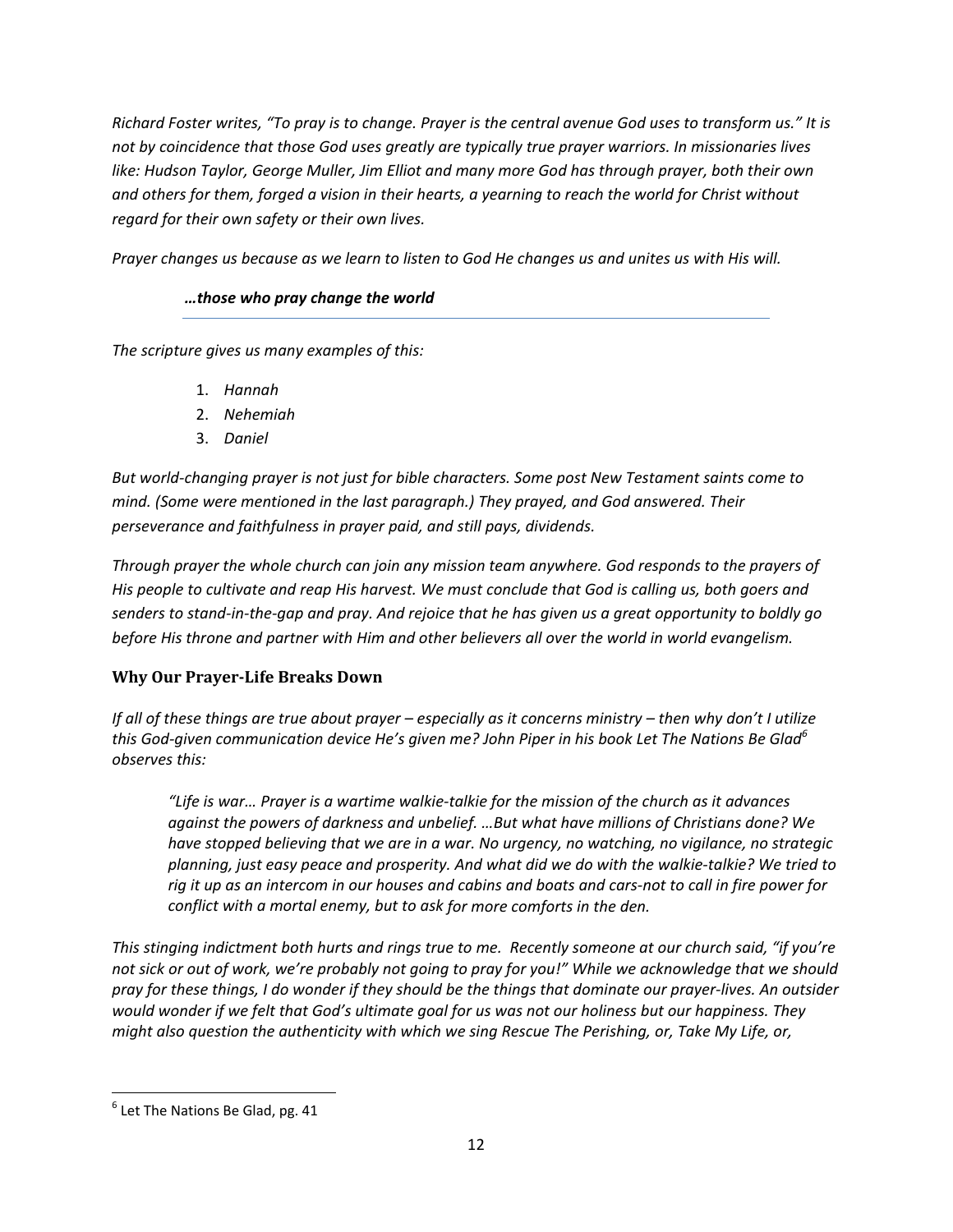Where He Leads Me I Will Follow when our prayers reflect our tendencies to want to stay where we are, *just like we are, and let the rest of the world worry about themselves.*

*And what may be worse is the frequency with which I do not pray at all.*

#### **How Do We Turn It Around?**

So what do we do now? How do we become prayer-warriors? How do we unite with others and create an *atmosphere of prayer in our churches, our ministries, and in our everyday lives? Again, from John Piper's Let The Nations be Glad, he cites A.T. Pierson*<sup>7</sup> *:*

*"Every new Pentecost has had its preparatory period of supplication… God has compelled his* saints to seek Him at the throne of grace, so that every new advance might be so plainly due to *His power that even the unbeliever might be constrained to confess: "Surely this is the finger of God!"*

I certainly am not an expert on this subject but here is a list of action-items I have gleaned from many *over the years:*

1. *Start Where You Are*

We may not be prayer giants, but we can start. Begin now! Ask God to give you consistency in *your prayer‐life.*

2. *Develop An Attitude of Prayer*

*When Paul said, pray without ceasing he certainly didn't have in mind that we would always be* on our knees locked up in a prayer-closet 24/7. Let prayer become an attitude. May our lives be a *living conversation with Him‐as though he were with you at all times. (He is!)*

3. *Find A Prayer Partner*

*Find someone whose schedule meshes with yours and use each other as prayer accountability partners.*

4. *Start With A Few Principles*<sup>8</sup>

*Some of these prayer‐principles come from Paul Borthwick and some from me,*

- *Start with worship*
- *Confess our sins*
- *Start small*
- *Pray specifically, If you are praying for a missionary, read his/her newsletter and pray over them*
- *Give thanks*

<sup>&</sup>lt;sup>7</sup> Let The Nations Be Glad, pg. 67<br><sup>8</sup> A Mind For Missions, Paul Borthwick – pg. 62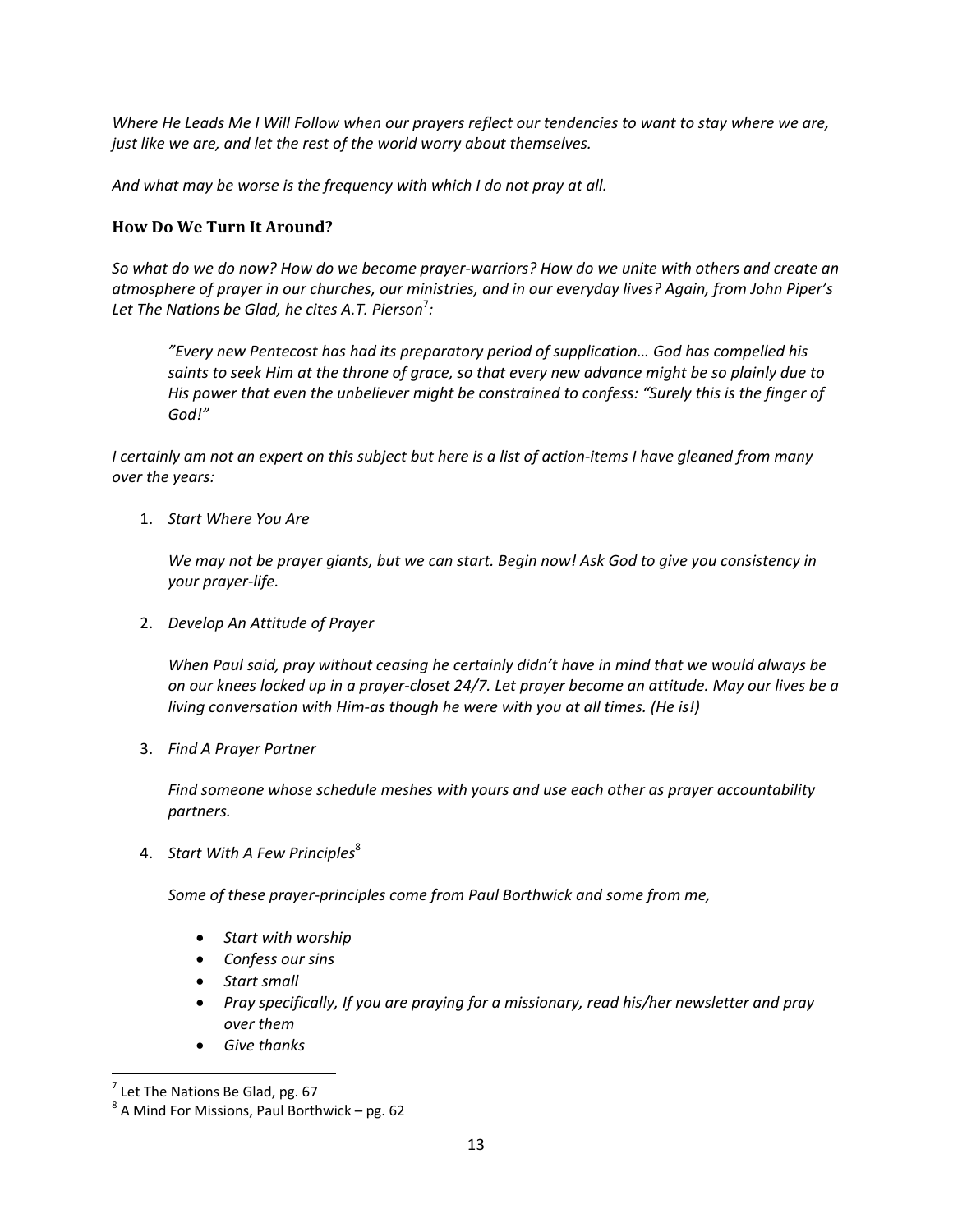- *Intercede for someone else*
- *Then, pray for your requests*
- 5. *Find A Personal Plan*
	- *What specific time of the day works best for you?*
	- *When will you meet with your prayer partner?*
	- *Consider using the same location*
	- *Try using a prayer journal*
- 6. *Pray Strategically*
- 7. *Pray Intelligently (Informed)*

*Don't be afraid to use information you gain from research about the location or the nature of your particular prayer request. (The Sunday paper can be a trigger to pray.)*

8. *Pray By Faith*

*George Bernard Shaw said, "You see things; and you say, 'Why?' But I dream things that never were; and I say, 'Why not?" What a great approach for the Christian to take in prayer. Paul seemed to take that approach as he wrote to the Ephesians,*

*Ephesians 3:20 Now to Him who is able to do exceedingly abundantly above all that we ask or* think, according to the power that works in us, 21 to Him be glory in the church by Christ Jesus to *all generations, forever and ever. Amen.*

9. *Pray Cross‐Culturally*

*Pray for someone that is different than you. Pray for someone in another country, someone you've never met or maybe will never meet. Pray for someone that causes you fear.*

#### 10. *Pray For Our Mission*

Pray that God would, even now, be preparing the hearts of the people we plan to minister with in *the Dominican Republic. Pray that we would have good attitudes. Pray that selfishness and pride would be left at home.*

*In conclusion remember this:*

**"Satan laughs at our toiling, mocks our wisdom, but trembles when we pray." – The Kneeling Christian**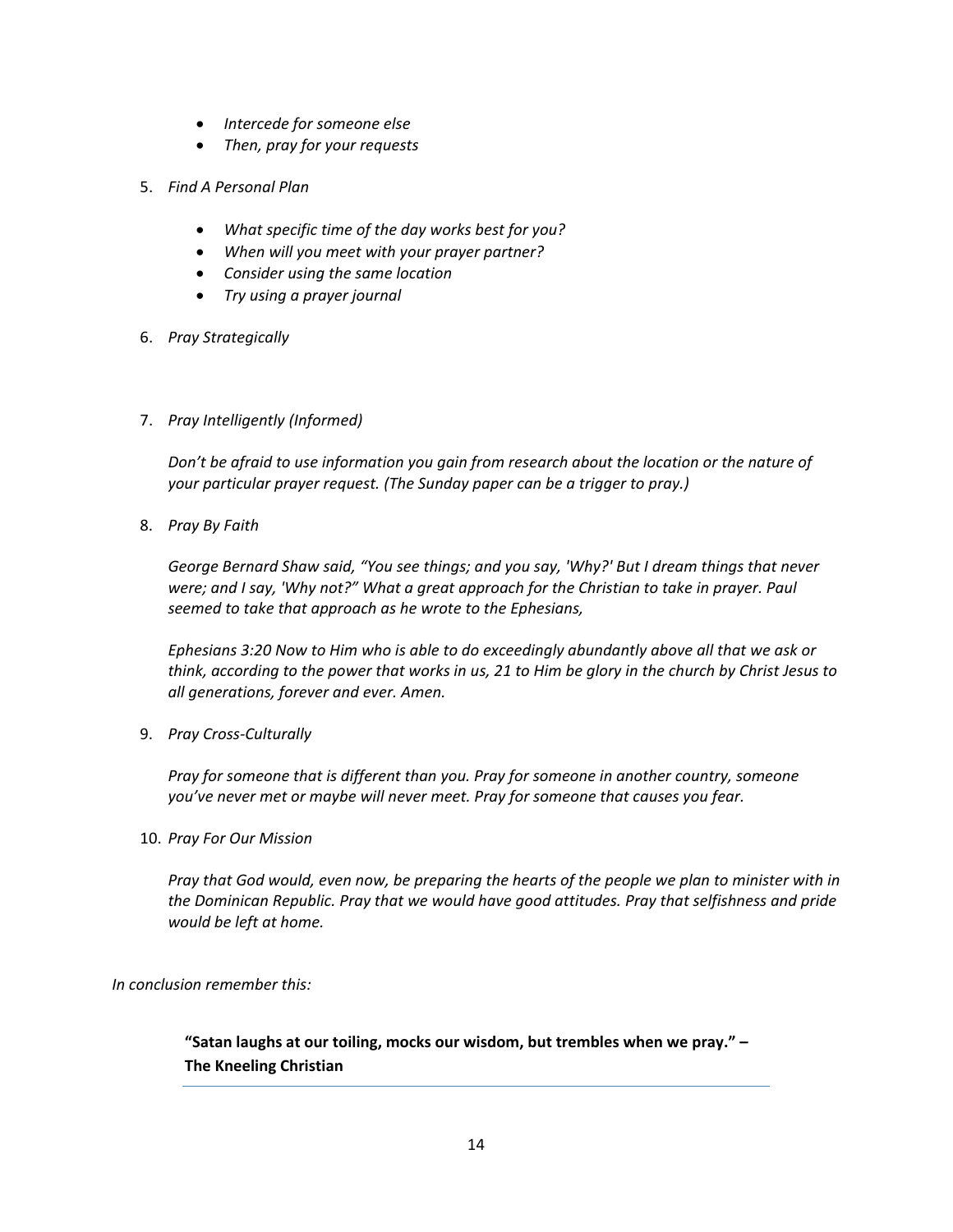### *Lesson 4: CrossCultural Sensitivity*

*"A missionary friend of mine once said, 'Things were simple before I went to Africa. I knew what the African's problem was, and I knew the answer. When I got there and began to know him as a person, things were no longer simple.'" – Elisabeth Elliot*

Duane Elmer in his book *Cross‐Cultural Servanthood* tells of spending time with some international Christian workers. He asked them, *what could missionaries do to more effectively minister the Gospel of Christ in your culture?* The answers he got surprised him. Many said they valued the missionary presence and the love they felt from them. But many said, with hesitation but conviction, *"missionaries could* more effectively minister the gospel of Christ if they did not think they were so superior to us." $^9$ 

How easy it is to give an impression of superiority among those of different cultures. Often it is done subconsciously on our part but the damage is done none the less. How is it that those with good motives, who intend to serve are perceived this way. And could it be that this attitude is more than just a perception by the host-country, could it be this superior attitude was a reality we ignore in ourselves. But the problem is more than a superior attitude. Sometimes the problem results from what Elmer calls *cultural‐misrepresentation*.

#### **Principles of Servanthood**

Duane Elmer lays out seven principles of servanthood.

1. Humility: The posture of a servant

The parable of how the monkey served the fish. $^{10}$ 

- 2. Openness: Welcoming others into your presence
- 3. Acceptance: Communicating respect for others
- 4. Trust: Building respect in relationships
- 5. Learning: Seeking information that changes you
- 6. Understanding: Seeing through the others eyes
- 7. Serving: Becoming like Christ to others

<sup>&</sup>lt;sup>9</sup> Cross Cultural Servanthood: Serving The World in Christlike Humility, Duane Elmer, pg. 15

 $^{10}$  Cross Cultural Servanthood: Serving The World in Christlike Humility, Duane Elmer, pg. 27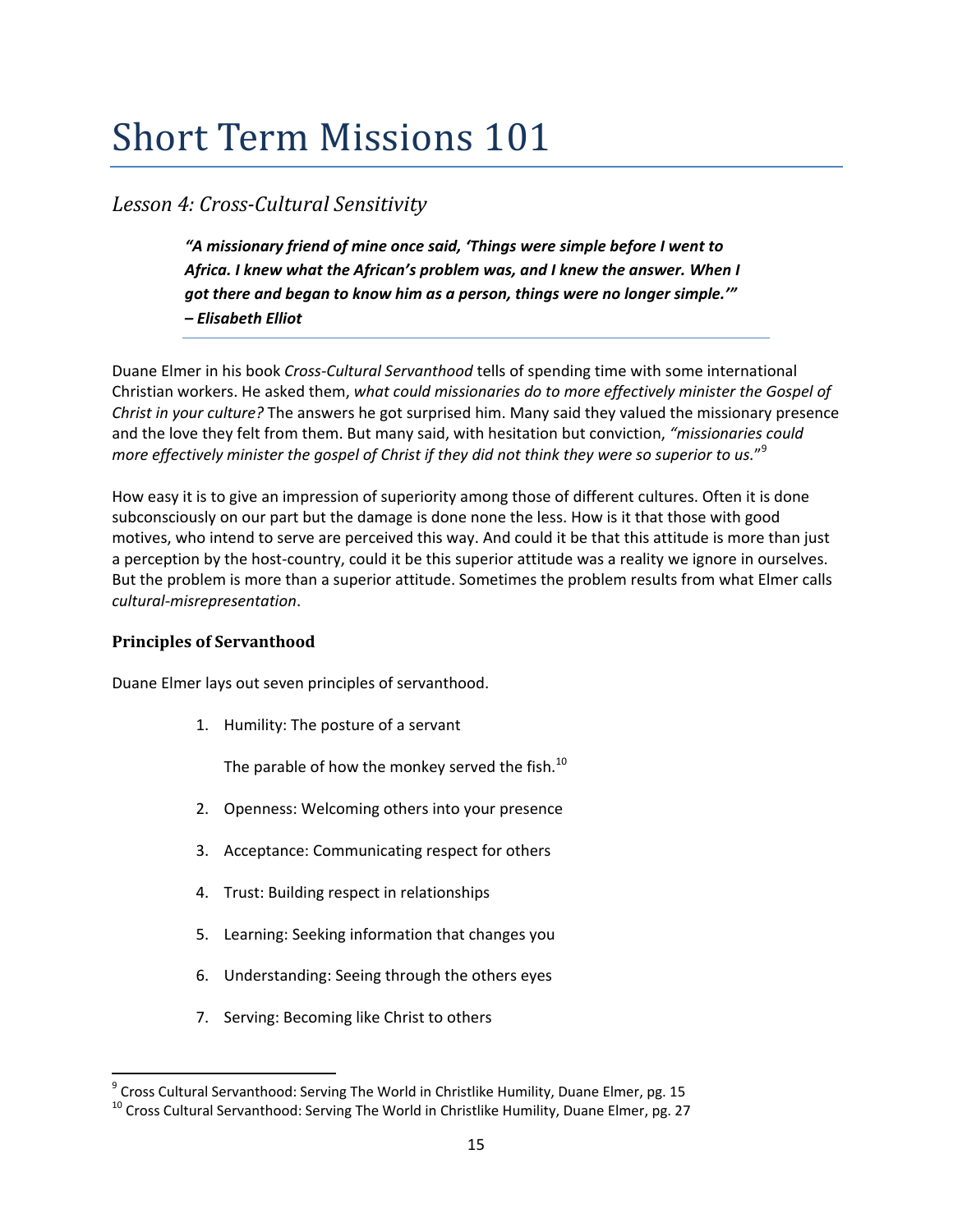In Acts 17 we learn from the Apostle Paul displayed these principles and entered another culture and ministered effectively.

 $\triangleright$  Humility: The posture of a servant

*16 Now while Paul waited for them at Athens… Something as simple as waiting shows us Paul's humility and patience.*

*Also notice in vs. 17, he reasoned. He didn't command.*

 $\triangleright$  Openness: Welcoming others into your presence

"Men of Athens, I perceive that in all things you are very religious; 23 for as I was passing through *and considering the objects of your worship, I even found an altar with this inscription: TO THE UNKNOWN GOD.*

 $\triangleright$  Acceptance: Communicating respect for others

"Men of Athens, I perceive that in all things you are very religious; 23 for as I was passing through *and considering the objects of your worship, I even found an altar with this inscription: TO THE UNKNOWN GOD.*

Though it provoked him in his spirit, and though he was moved to preach to these people even though the rest of his team was not yet with him, Paul did not ridicule, criticize, or openly condemn the people for worshipping these false idols.

Perhaps this attitude of Paul's earned him the right to say,

"29 Therefore, since we are the offspring of God, we ought not to think that the Divine Nature is like *gold or silver or stone, something shaped by art and man's devising. 30 Truly, these times of ignorance God overlooked, but now commands all men everywhere to repent,"*

*…without being killed by those that worshipped those gods.*

It should be noted here that by talking about acceptance I am in no way saying that Paul accepted the Athenian gods as being of equal value to the true God. Paul was not a moral‐relativist, he believed, and preached to the Athenians, that it's time to move from ignorance to repentance and to worship the true and living God. I'm merely saying that we can learn a lot by his approach to these heathen Greeks.

 $\triangleright$  Trust: Building respect in relationships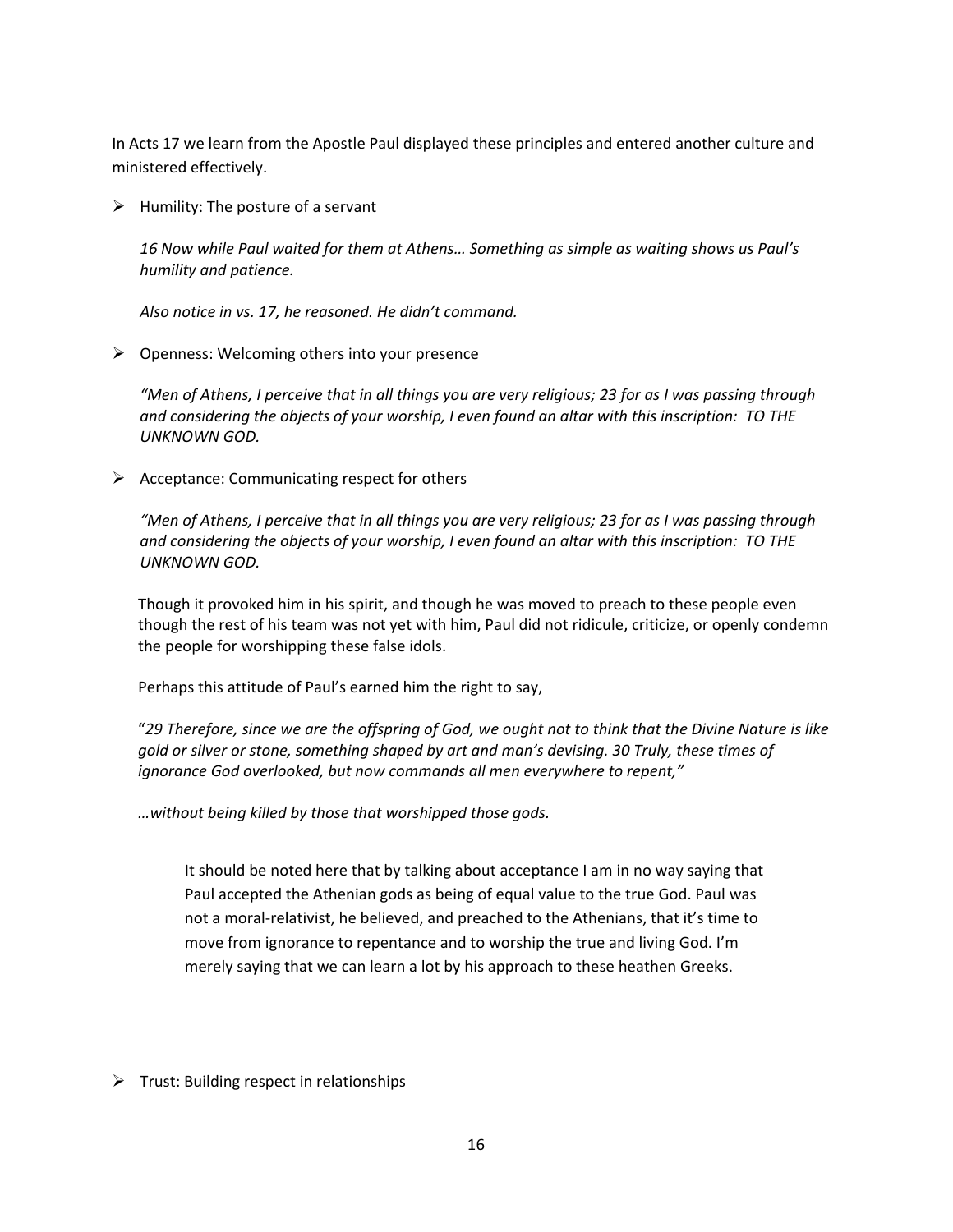It should be noted that while many called Paul a babbler and a proclaimer of foreign gods, they did at least give him the opportunity to speak to them.

 $\triangleright$  Learning: Seeking information that changes you

Again, though Paul was provoked by the idolatry he saw, he seemed to use it to adapt his strategy for preaching to the Athenians.

"Men of Athens, I perceive that in all things you are very religious; 23 for as I was passing through *and considering the objects of your worship, I even found an altar with this inscription: TO THE UNKNOWN GOD.*

It says in this passage that he, *perceived, passed through* and *considered* their objects of worship. And from this approach he was able to talk to them about The *Unknown God* that these superstitious people ignorantly worshipped.

Also, note that Paul quoted their own poet to them, *as also some of your own poets have said, 'For* we are also His offspring.' How did Paul know this if he had not become something of a student of *that culture.*

 $\triangleright$  Understanding: Seeing through the others eyes

Paul did this as he spoke to them about their *Unknown God* and from the words of their own poet.

 $\triangleright$  Serving: Becoming like Christ to others

Once he was finished…

*32 And when they heard of the resurrection of the dead, some mocked, while others said, "We will hear you again on this matter." 33 So Paul departed from among them. 34 However, some men joined him and believed, among them Dionysius the Areopagite, a woman named Damaris, and others with them.*

Some mocked, some speculated, but some believed. And Paul allowed the believers to join him and he no doubt began the process of discipling these new believers.

#### **Practical Steps**

Now, what do we do with this information:

 $\triangleright$  Humility: The posture of a servant

Realize that our culture is not right in all that it does. We want to make disciples of Jesus not ourselves. What the people we visit need is to be more like Jesus, not to be more like Americans.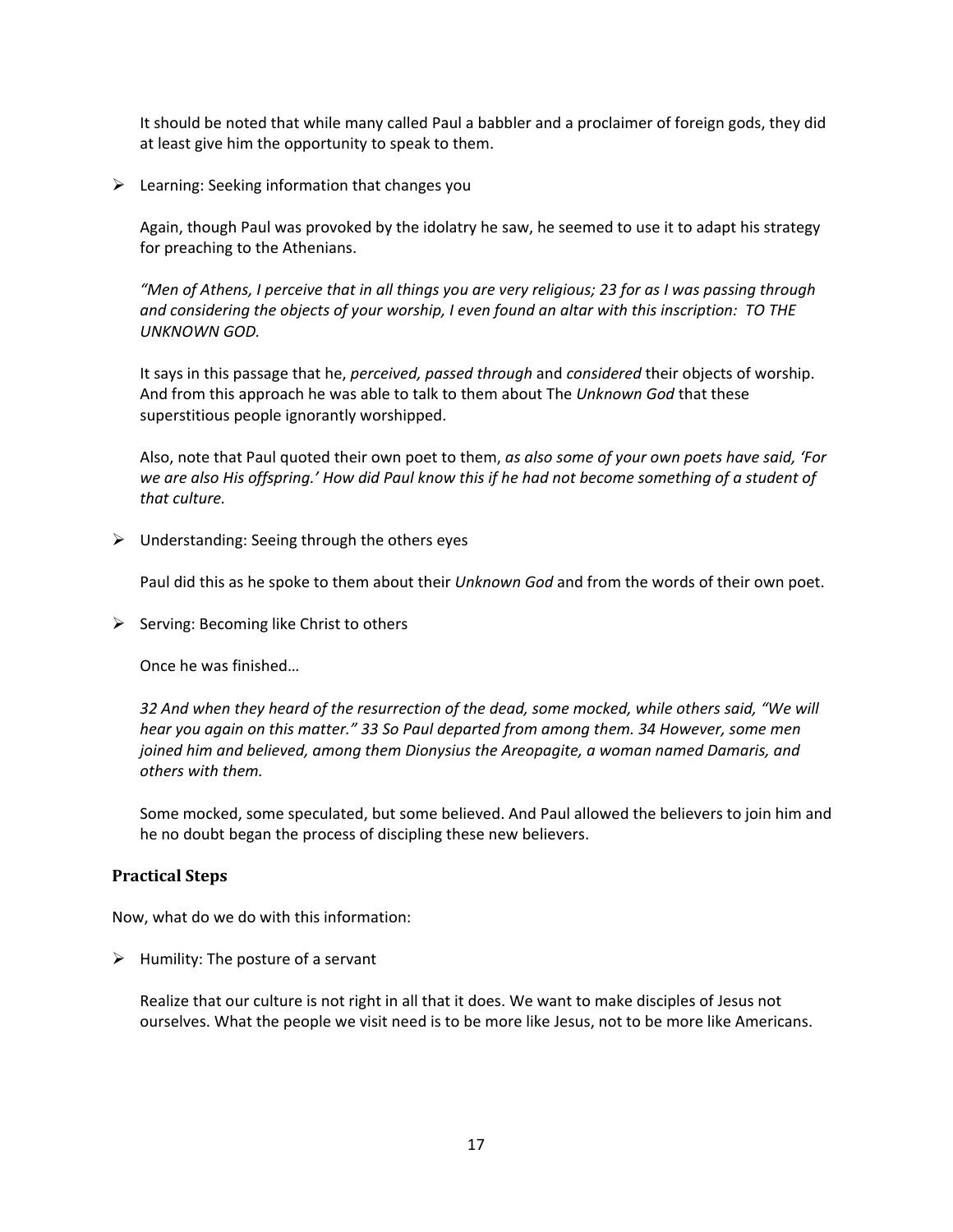$\triangleright$  Openness: Welcoming others into your presence

Stretch yourself. Try new foods. Learn a few phrases in your host-country's language and try to use them. Don't be afraid to fail.

#### *Hand out: 10 ways to ruin your mt*

 $\triangleright$  Acceptance: Communicating respect for others

Please be careful how you respond when you see something that may look totally ridiculous to you. Don't criticize their customs or leaders. Don't criticize their politics.

This might be a good time to think about taking pictures. Don't assume you can just walk up to people and start taking pictures as thought they were animals at the zoo. Ask permission, be sensitive to their feelings.

 $\triangleright$  Trust: Building respect in relationships

Don't say, *I'm going to write you*, or *I'll be back next year,* if you don't intend to do it. I've found that while our memories are short many of the people in third world countries will be so moved that a white "rich" American would care about them they will remember you for a long time. Don't let good memories turn bitter by not following through on a promise.

 $\triangleright$  Learning: Seeking information that changes you

Duane Elmer points out that learning has three aspects. The first you can start now:

1. Learn about them

Read books about the host-country. Check out websites. Find the country's national newspaper on line and read articles. Learn about their history – who were their founding fathers, who are their sports heroes, their entertainers, etc. What is the average income of the people, how does that compare to the average income of people in the U.S.

2. Learn from them

Be willing to learn from the people of your host-country once you get there. Let them show you how they work, how they cook, how they keep house, etc. if you're going to be a teacher you better become a learner.

3. Learn with them

This is perhaps the most productive. When you learn together you create a common bond. True fellowship is achieved.

 $\triangleright$  Understanding: Seeing through the others eyes

Stop comparing everything you see with how we do it or how it is at home.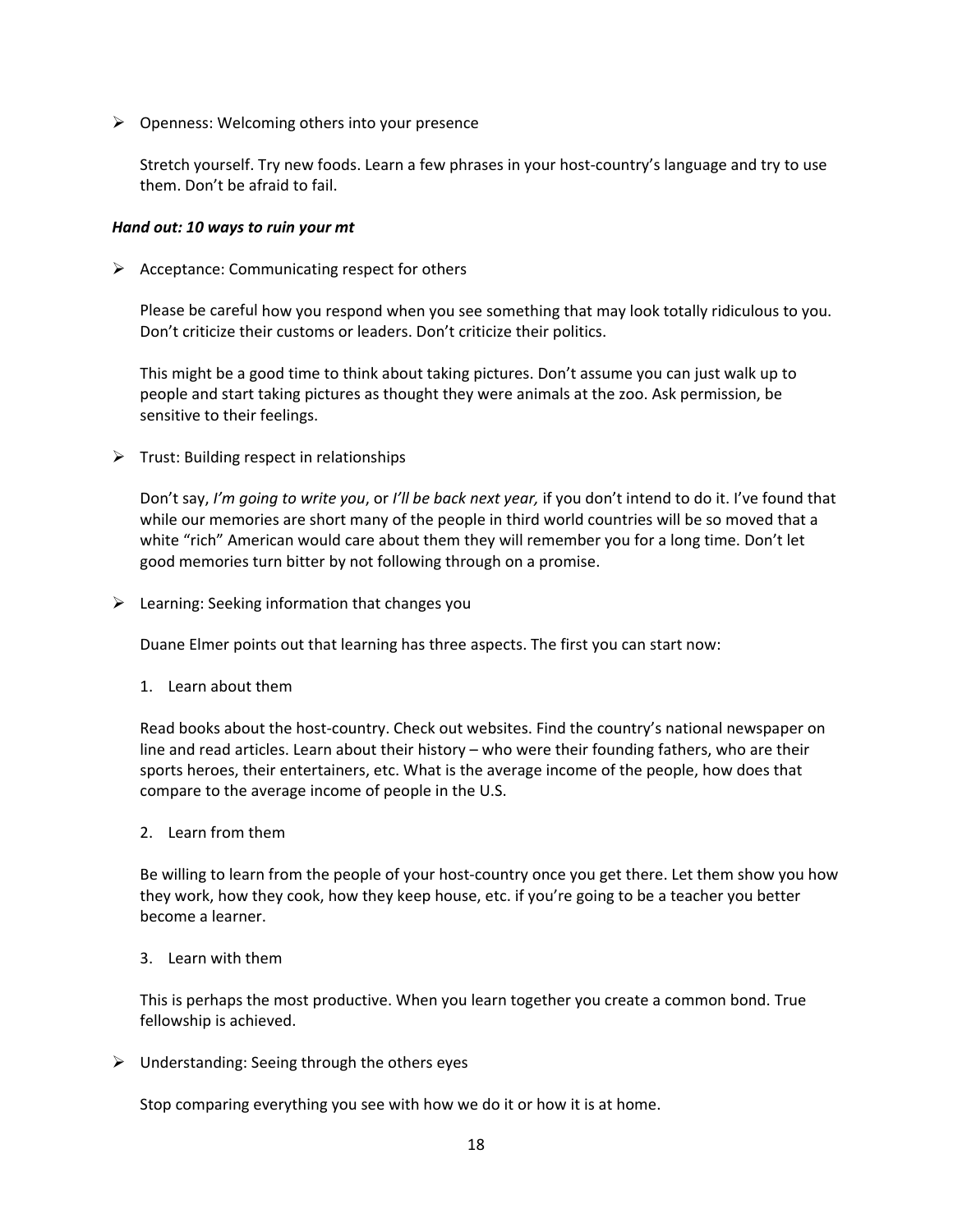$\triangleright$  Serving: Becoming like Christ to others

Remember the words of Jesus…

Matthew 25:31 "When the Son of Man comes in His glory, and all the holy angels with Him, then He will sit on the throne of His glory. 32 All the nations will be gathered before Him, and He will separate them one from another, as a shepherd divides his sheep from the goats. 33 And He will set the sheep on His right hand, but the goats on the left. 34 Then the King will say to those on His right hand, *'Come, you blessed of My Father, inherit the kingdom prepared for you from the foundation of the* world: 35 for I was hungry and you gave Me food; I was thirsty and you gave Me drink; I was a stranger and you took Me in; 36 I was naked and you clothed Me; I was sick and you visited Me; I *was in prison and you came to Me.'* 

37 "Then the righteous will answer Him, saying, 'Lord, when did we see You hungry and feed You, or thirsty and give You drink? 38 When did we see You a stranger and take You in, or naked and clothe You? 39 Or when did we see You sick, or in prison, and come to You?' 40 And the King will answer and say to them, 'Assuredly, I say to you, inasmuch as you did it to one of the least of these My *brethren, you did it to Me.'*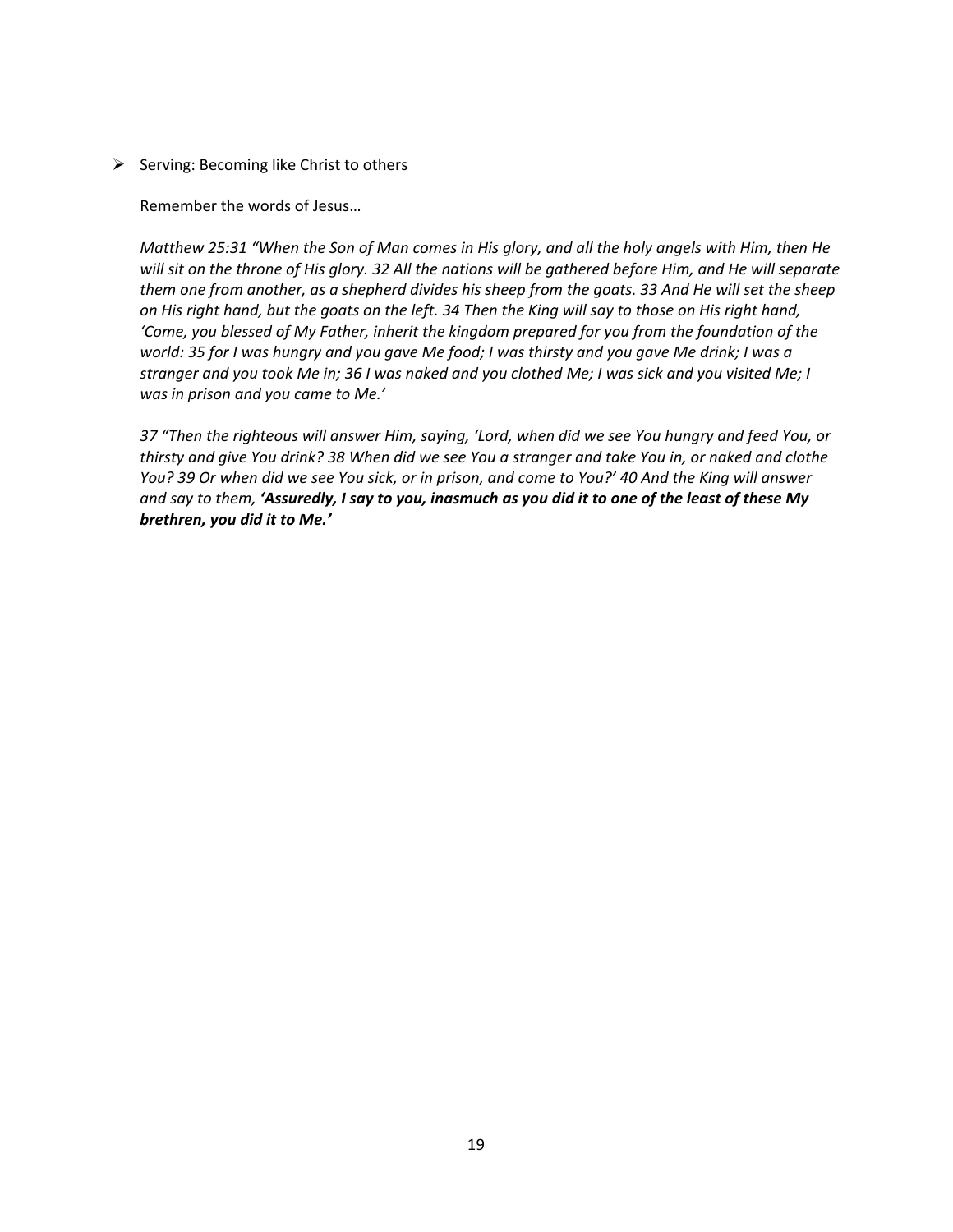### *Lesson 5: Sharing With Others What Jesus Has Done For You*

*"One thing I know: that though I was blind, now I see." – John 9:24‐26*

*Top 10 Signs You're In A Bad Church*

|    | 1. The church bus has gun racks                                          |
|----|--------------------------------------------------------------------------|
| 2. | <b>Ushers ask "Smoking or Non-Smoking?"</b>                              |
| 3. | Karaoke worship time                                                     |
|    | 4. No cover charge, but communion is a 2 drink minimum                   |
| 5. | <b>Choir wearing leather robes</b>                                       |
|    | 6. Services are B.Y.O.S. -- "Bring Your Own Snake"                       |
| 7. | <b>ATM in the lobby</b>                                                  |
| 8. | The Bible they use is the "Dr. Seuss Version"                            |
|    | 9. Staff consists of "Senior Pastor, Associate Pastor, and Socio-Pastor" |
|    | 10. The only song the church organist knows is "Innagaddadavita"         |

**In our second lesson we talked about the Great Commission. One key aspect of fulfilling the GC is evangelism. But how do we do that?**

### *Hearing the Gospel Shouldn't Be a Negative Experience*

#### *So, what are we supposed to do?*

*Acts 1:8*

But you shall receive power when the Holy Spirit has come upon you; and you shall be witnesses to Me in *Jerusalem, and in all Judea and Samaria, and to the end of the earth."*

**Paul**

**Acts 16:2534**

#### **A Word About Attitude**

But at midnight Paul and Silas were praying and singing hymns to God, and the prisoners were listening *to them. (vs. 25)*

Paul and Silas after being beaten and thrown in jail – not for something they did wrong, but something they did right – sang praises and prayed. And the prisoners were listening!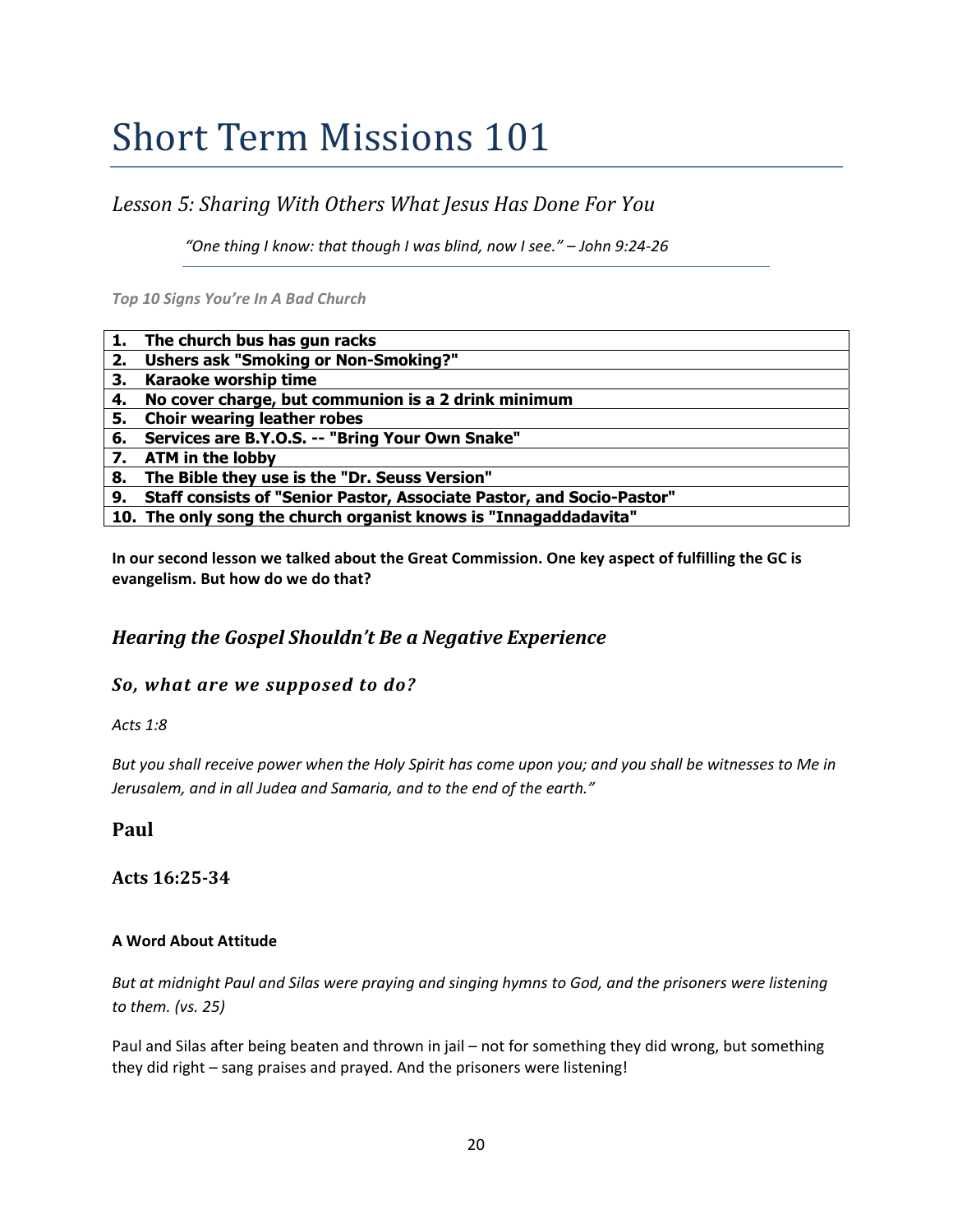How we handle ourselves in our daily lives, during times of stress, temptation, trouble, and disappointment will preach more of a message than our lips will.

Don't be a grumbler, whiner, or a complainer. Don't be a gossiper. Get along with your teammates, agree to disagree, don't give yourself, your team, your church, your country, your savior, a bad name.

#### **A Word About Conviction**

*26 Suddenly there was a great earthquake, so that the foundations of the prison were shaken; and immediately all the doors were opened and everyone's chains were loosed. 27 And the keeper of the prison, awaking from sleep and seeing the prison doors open, supposing the prisoners had fled, drew his sword and was about to kill himself.*

Then he called for a light, ran in, and fell down trembling before Paul and Silas. 30 And he brought them *out and said, "Sirs, what must I do to be saved?"*

God sent a tactical earthquake. This jailer, who may have been the fellow who a little earlier was bold enough to beat them publically, is now reduced to thoughts of suicide. Notice:

- It's origins were from God you can't do it
- Immediately his hopes were shattered and he had nothing but disappointment to look forward to
- The persecutor is now humbled, open, ready to be taught and directed

#### **A Word About The Gospel**

• **It Should Be Shared With grace**

*But Paul called with a loud voice, saying, "Do yourself no harm, for we are all here."* 

How many of us would have been tempted to let him kill himself, especially after the way he treated them. Perhaps Paul saw himself in this man – a persecutor of the church, now humbled and trembling.

...what must I do to be saved?" So they said, "Believe on the Lord Jesus Christ, and you will be saved, (30-*31)*

• **Accurate**

**Be careful of adding stipulations that the scripture doesn't include. Don't rely on clichés.**

• **Clear**

**Be careful of using "churchy" words that an unsaved person wouldn't understand or may not have a biblical understanding of: blessings, deliverance, conversion, converted, hallelujah, receive Christ, gospel, born again, etc.**